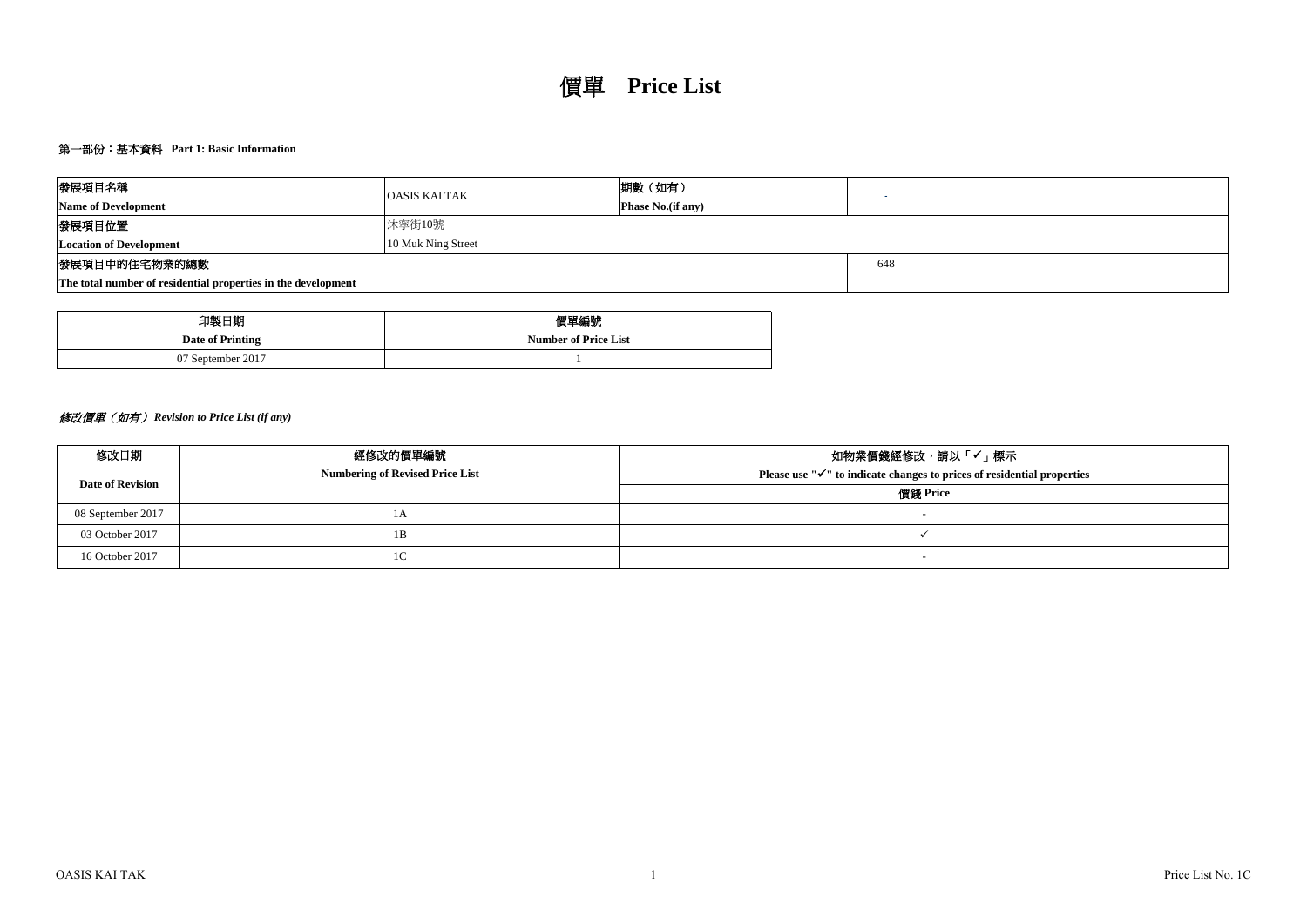**第二部份: 面積及售價資料**<br>Part 2: Information on Area and Price

| 物業的描述<br><b>Description of Residential</b> | Property        |              | 實用面積<br>(包括露台,工作平台及陽台 (如有))<br>平方米(平方呎)                                    | 售價 (元)     | 實用面積<br>每平方米/呎售價<br>- 元, 每平方米<br>(元, 每平方呎) |                                |                          |          |                          | 平方米(平方呎)<br>sq. metre (sq.ft.) | 其他指明項目的面積(不計算入實用面積)<br>Area of other specified items (Not included in the Saleable Area) |                          |                          |                          |                          |
|--------------------------------------------|-----------------|--------------|----------------------------------------------------------------------------|------------|--------------------------------------------|--------------------------------|--------------------------|----------|--------------------------|--------------------------------|------------------------------------------------------------------------------------------|--------------------------|--------------------------|--------------------------|--------------------------|
|                                            |                 |              | Saleable Area<br>(including balcony, utility platform and                  | Price (\$) | <b>Unit Rate of Saleable</b><br>Area       | 空調機房                           | 窗台                       | 閣樓       | 平台                       | 花園                             | 停車位                                                                                      | 天台                       | 梯屋                       | 前庭                       | 庭院                       |
| 大廈名稱<br><b>Block Name</b>                  | 樓層<br>Floor     | 單位<br>Unit   | verandah, if any)<br>sq. metre (sq.ft.)                                    |            | \$ per sq. metre<br>\$per sq.ft.)          | Air-conditioning<br>plant room | Bay<br>window            | Cockloft | <b>Flat roof</b>         | Garden                         | Parking<br>space                                                                         | Roof                     | <b>Stairhood</b>         | <b>Terrace</b>           | Yard                     |
|                                            | 21              | A            | 50.563 (544)<br>露台 Balcony: 2.000 (22)<br>工作平台 Utility Platform: 0.000 (0) | 15,014,000 | 296,936<br>(27,599)                        | $\sim$                         | $\sim$                   | $\sim$   | $\sim$                   | $\overline{a}$                 | $\overline{\phantom{a}}$                                                                 | $\overline{\phantom{a}}$ | $\sim$                   | μ.                       | $\overline{a}$           |
|                                            | 20              | $\mathbf A$  | 50.563 (544)<br>露台 Balcony: 2.000 (22)<br>工作平台 Utility Platform: 0.000 (0) | 14,954,000 | 295,750<br>(27, 489)                       | $\sim$                         | $\overline{a}$           | $\sim$   | $\sim$                   | $\overline{a}$                 | $\sim$                                                                                   | $\sim$                   | $\sim$                   | $\overline{a}$           | $\overline{a}$           |
|                                            | 19              | A            | 50.563 (544)<br>露台 Balcony: 2.000 (22)<br>工作平台 Utility Platform: 0.000 (0) | 14,894,000 | 294,563<br>(27, 379)                       | $\overline{a}$                 | $\sim$                   | $\sim$   | $\sim$                   | $\overline{a}$                 | $\sim$                                                                                   | $\overline{\phantom{a}}$ | ÷.                       | μ.                       | $\overline{a}$           |
|                                            | 18              | A            | 50.563 (544)<br>露台 Balcony: 2.000 (22)<br>工作平台 Utility Platform: 0.000 (0) | 14,835,000 | 293,396<br>(27,270)                        | $\sim$                         | $\sim$                   | $\sim$   | $\overline{\phantom{a}}$ | $\overline{\phantom{a}}$       | $\sim$                                                                                   | $\overline{\phantom{a}}$ | $\overline{\phantom{a}}$ | $\ldots$                 | $\overline{\phantom{a}}$ |
|                                            | 17              | A            | 50.563 (544)<br>露台 Balcony: 2.000 (22)<br>工作平台 Utility Platform: 0.000 (0) | 14,717,000 | 291,063<br>(27,053)                        | $\sim$                         | $\sim$                   | $\sim$   | $\sim$                   | $\sim$ $\sim$                  | $\sim$                                                                                   | $\sim$                   | $\sim$                   | $\sim$                   | $\overline{a}$           |
|                                            | 16              | A            | 50.563 (544)<br>露台 Balcony: 2.000 (22)<br>工作平台 Utility Platform: 0.000 (0) | 14,658,000 | 289,896<br>(26, 945)                       | $\sim$ $\sim$                  | $\overline{\phantom{a}}$ | $\sim$   | $\overline{\phantom{a}}$ | $\overline{\phantom{a}}$       | $\sim$                                                                                   | $\overline{\phantom{a}}$ | $\sim$                   | $\ldots$                 | $\overline{\phantom{a}}$ |
|                                            | 15              | A            | 50.563 (544)<br>露台 Balcony: 2.000 (22)<br>工作平台 Utility Platform: 0.000 (0) | 14,600,000 | 288,749<br>(26, 838)                       | $\sim$                         | $\sim$                   | $\sim$   | $\sim$                   | $\sim$                         | $\sim$                                                                                   | $\sim$                   | $\sim$                   | $\overline{a}$           | $\sim$                   |
| Tower 3<br>第3座                             | 12              | $\mathbf{A}$ | 50.563 (544)<br>露台 Balcony: 2.000 (22)<br>工作平台 Utility Platform: 0.000 (0) | 14,542,000 | 287,602<br>(26, 732)                       |                                | $\sim$                   | 44       | $\sim$                   | ш,                             | $\sim$                                                                                   | $\overline{\phantom{a}}$ | ÷.                       | μ.                       | $\overline{\phantom{a}}$ |
|                                            | -11             | A            | 50.563 (544)<br>露台 Balcony: 2.000 (22)<br>工作平台 Utility Platform: 0.000 (0) | 14,484,000 | 286,455<br>(26, 625)                       | $\overline{a}$                 | $\sim$                   | $\sim$   | $\sim$                   | $\sim$ $\sim$                  | $\sim$                                                                                   | $\sim$                   | $\sim$                   | $\overline{a}$           | $\overline{a}$           |
|                                            | 10              | A            | 50.563 (544)<br>露台 Balcony: 2.000 (22)<br>工作平台 Utility Platform: 0.000 (0) | 14,426,000 | 285,307<br>(26,518)                        | $\overline{a}$                 | $\overline{\phantom{a}}$ | $\sim$   | $\overline{\phantom{a}}$ | $\overline{\phantom{a}}$       | $\sim$                                                                                   | ÷.                       | $\overline{\phantom{a}}$ | $\overline{\phantom{a}}$ | $\overline{\phantom{a}}$ |
|                                            | 9               | A            | 50.563 (544)<br>露台 Balcony: 2.000 (22)<br>工作平台 Utility Platform: 0.000 (0) | 14,369,000 | 284,180<br>(26, 414)                       | $\overline{a}$                 | $\overline{a}$           | $\sim$   | $\sim$                   | $\overline{a}$                 | $\sim$                                                                                   | $\sim$                   | $\sim$                   | $\sim$                   | $\overline{a}$           |
|                                            | 8               | A            | 50.563 (544)<br>露台 Balcony: 2.000 (22)<br>工作平台 Utility Platform: 0.000 (0) | 14,312,000 | 283,053<br>(26,309)                        | $\overline{a}$                 | $\overline{\phantom{a}}$ | $\sim$   | $\sim$                   | $\sim$ $\sim$                  | $\sim$                                                                                   | $\sim$                   | $\sim$                   | $\overline{\phantom{a}}$ | $\sim$                   |
|                                            | $7\phantom{.0}$ | A            | 50.563 (544)<br>露台 Balcony: 2.000 (22)<br>工作平台 Utility Platform: 0.000 (0) | 14,198,000 | 280,798<br>(26,099)                        | $\sim$                         | $\sim$                   | $\sim$   | $\sim$                   | $\overline{a}$                 | $\sim$                                                                                   | $\sim$                   | $\sim$                   | $\overline{\phantom{a}}$ | $\overline{\phantom{a}}$ |
|                                            | 6               | $\mathbf A$  | 50.563 (544)<br>露台 Balcony: 2.000 (22)<br>工作平台 Utility Platform: 0.000 (0) | 14,141,000 | 279,671<br>(25,994)                        | $\overline{a}$                 | $\overline{\phantom{a}}$ | $\sim$   | $\sim$                   | $\sim$                         | $\sim$                                                                                   | $\overline{\phantom{a}}$ | $\sim$                   | $\overline{\phantom{a}}$ | $\overline{a}$           |
|                                            | 5               | A            | 50.563 (544)<br>露台 Balcony: 2.000 (22)<br>工作平台 Utility Platform: 0.000 (0) | 14,085,000 | 278,563<br>(25,892)                        | $\sim$                         | $\overline{\phantom{a}}$ | $\sim$   | $\sim$                   | $\overline{a}$                 | $\sim$                                                                                   | $\overline{\phantom{a}}$ | $\sim$                   | $\overline{a}$           |                          |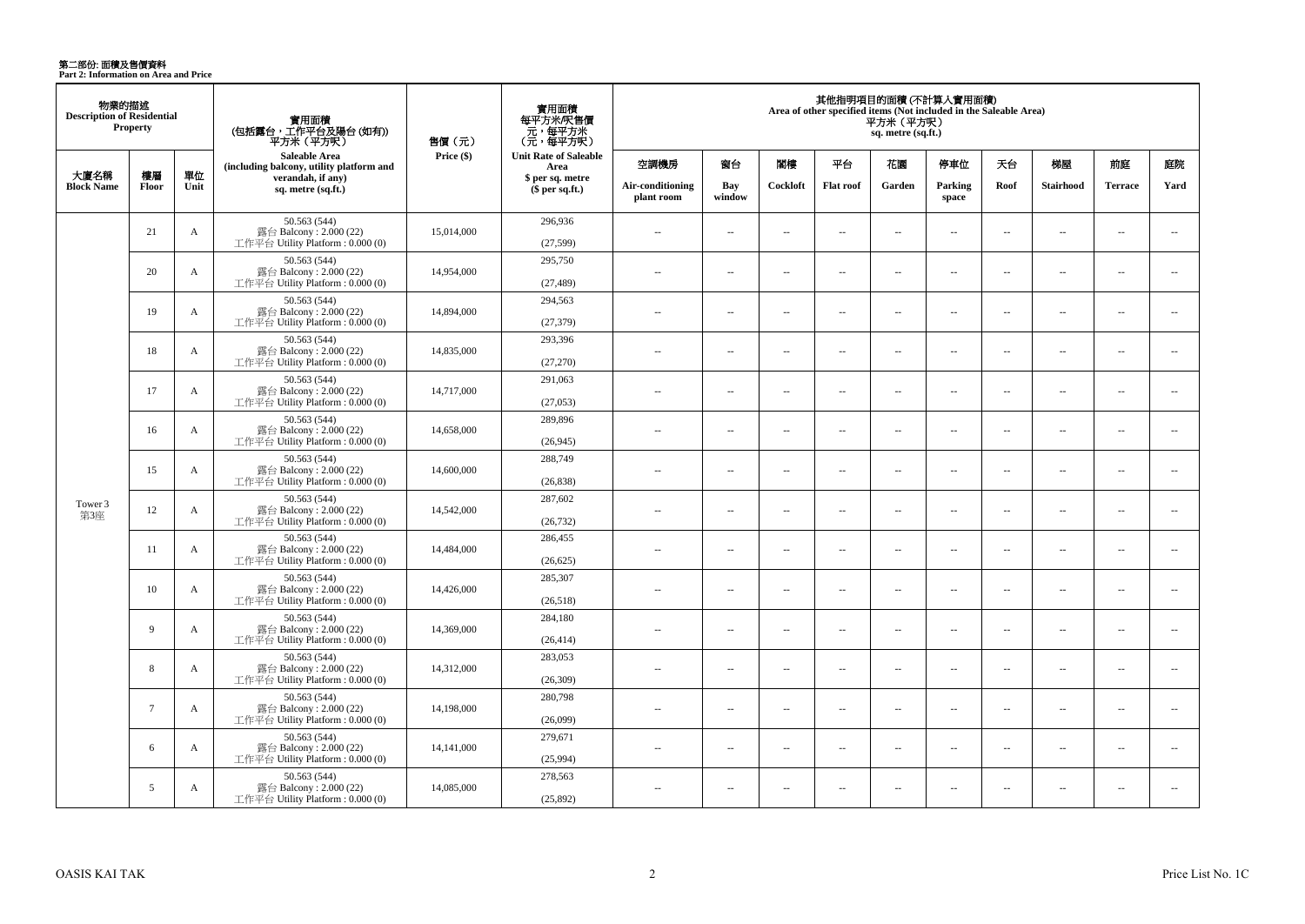| 物業的描述<br><b>Description of Residential</b> | Property       |              | 實用面積<br>(包括露台,工作平台及陽台(如有))<br>平方米(平方呎)                                      | 售價(元)      | 實用面積<br>每平方米/呎售價<br>- 元, 每平方米<br>(元, 每平方呎) |                                |                          |                          | Area of other specified items (Not included in the Saleable Area) | 平方米 (平方呎)<br>sq. metre (sq.ft.) | 其他指明項目的面積 (不計算入實用面積)     |                          |                          |                          |                             |
|--------------------------------------------|----------------|--------------|-----------------------------------------------------------------------------|------------|--------------------------------------------|--------------------------------|--------------------------|--------------------------|-------------------------------------------------------------------|---------------------------------|--------------------------|--------------------------|--------------------------|--------------------------|-----------------------------|
| 大廈名稱                                       | 樓層             | 單位           | Saleable Area<br>(including balcony, utility platform and                   | Price (\$) | <b>Unit Rate of Saleable</b><br>Area       | 空調機房                           | 窗台                       | 閨樓                       | 平台                                                                | 花園                              | 停車位                      | 天台                       | 梯屋                       | 前庭                       | 庭院                          |
| <b>Block Name</b>                          | Floor          | Unit         | verandah, if any)<br>sq. metre (sq.ft.)                                     |            | \$ per sq. metre<br>\$per sq.ft.)          | Air-conditioning<br>plant room | Bay<br>window            | Cockloft                 | <b>Flat roof</b>                                                  | Garden                          | Parking<br>space         | Roof                     | Stairhood                | <b>Terrace</b>           | Yard                        |
|                                            | $\overline{3}$ | A            | 50.563 (544)<br>露台 Balcony: 2.000 (22)<br>工作平台 Utility Platform: 0.000 (0)  | 13,891,000 | 274,727<br>(25, 535)                       | ÷.                             | $\overline{\phantom{a}}$ | $\sim$                   | μ.                                                                | $\overline{a}$                  | $\sim$                   | $\overline{\phantom{a}}$ | Ξ.                       | $\ddot{\phantom{a}}$     | $\overline{\phantom{a}}$    |
|                                            | 15             | $\mathbf C$  | 25.524 (275)<br>露台 Balcony: 2.000 (22)<br>工作平台 Utility Platform : 0.000 (0) | 6,966,000  | 272,920<br>(25, 331)                       | $\sim$                         | $\sim$                   | $\sim$                   | $\sim$                                                            | $\sim$                          | $\sim$                   | $\sim$                   | $\overline{a}$           | $\sim$                   | $\sim$                      |
|                                            | 12             | $\mathbf C$  | 25.524 (275)<br>露台 Balcony: 2.000 (22)<br>工作平台 Utility Platform : 0.000 (0) | 6,939,000  | 271,862<br>(25, 233)                       | $\overline{\phantom{a}}$       | $\overline{\phantom{a}}$ | $\sim$                   | μ.                                                                | $\overline{\phantom{a}}$        | $\overline{\phantom{a}}$ | $\overline{\phantom{a}}$ | $\overline{\phantom{a}}$ | $\overline{\phantom{a}}$ | $\overline{\phantom{a}}$    |
|                                            | 11             | $\mathsf{C}$ | 25.524 (275)<br>露台 Balcony: 2.000 (22)<br>工作平台 Utility Platform: 0.000 (0)  | 6,911,000  | 270,765<br>(25, 131)                       | $\sim$                         | $\overline{a}$           | $\sim$                   | $\sim$                                                            | $\sim$ $\sim$                   | $\sim$                   | $\sim$                   | $\overline{a}$           | $\sim$                   | $\sim$                      |
|                                            | 10             | $\mathbf C$  | 25.524 (275)<br>露台 Balcony: 2.000 (22)<br>工作平台 Utility Platform: 0.000 (0)  | 6,883,000  | 269,668<br>(25,029)                        |                                | --                       | $\ddotsc$                | --                                                                | $\overline{\phantom{a}}$        | $\overline{\phantom{a}}$ | $\overline{\phantom{a}}$ | --                       | $\ddotsc$                | $\overline{\phantom{a}}$    |
|                                            | 9              | $\mathsf{C}$ | 25.524 (275)<br>露台 Balcony: 2.000 (22)<br>工作平台 Utility Platform: 0.000 (0)  | 6,856,000  | 268,610<br>(24, 931)                       | $\sim$                         | $\sim$                   | $\sim$                   | $\sim$                                                            | $\sim$ $\sim$                   | $\overline{\phantom{a}}$ | $\overline{\phantom{a}}$ | $\sim$                   | $\overline{\phantom{a}}$ | $\overline{\phantom{a}}$    |
|                                            | 8              | $\mathbf C$  | 25.524 (275)<br>露台 Balcony: 2.000 (22)<br>工作平台 Utility Platform: 0.000 (0)  | 6,829,000  | 267,552<br>(24, 833)                       | ÷.                             | μ.                       | ÷.                       | μ.                                                                | ш,                              | $\sim$                   | $\overline{\phantom{a}}$ | Ξ.                       | $\ddot{\phantom{a}}$     | $\sim$                      |
| Tower 3                                    | $\overline{7}$ | $\mathsf{C}$ | 25.524 (275)<br>露台 Balcony: 2.000 (22)<br>工作平台 Utility Platform: 0.000 (0)  | 6,774,000  | 265,397<br>(24, 633)                       | $\overline{\phantom{a}}$       | $\sim$                   | $\sim$                   | $\sim$                                                            | $\sim$ $\sim$                   | $\sim$                   | $\overline{\phantom{a}}$ | $\sim$                   | $\sim$                   | $\mathcal{L}_{\mathcal{A}}$ |
| 第3座                                        | 6              | $\mathbf C$  | 25.524 (275)<br>露台 Balcony: 2.000 (22)<br>工作平台 Utility Platform: 0.000 (0)  | 6,616,000  | 259,207<br>(24,058)                        | 44                             | $\overline{\phantom{a}}$ | $\sim$                   | μ.                                                                | $\sim$                          | $\sim$                   | $\overline{\phantom{a}}$ | Ξ.                       | $\ddot{\phantom{a}}$     | $\overline{\phantom{a}}$    |
|                                            | 5              | $\mathbf C$  | 25.524 (275)<br>露台 Balcony: 2.000 (22)<br>工作平台 Utility Platform : 0.000 (0) | 6,524,000  | 255,603<br>(23, 724)                       | $\sim$                         | $\overline{a}$           | $\sim$                   | $\sim$                                                            | $\overline{a}$                  | $\sim$                   | $\sim$                   | $\overline{\phantom{a}}$ | $\sim$                   | $\sim$                      |
|                                            | 3              | $\mathbf C$  | 25.524 (275)<br>露台 Balcony: 2.000 (22)<br>工作平台 Utility Platform : 0.000 (0) | 6,434,000  | 252,076<br>(23, 396)                       | 44                             | $\overline{\phantom{a}}$ | $\overline{\phantom{a}}$ | --                                                                | $\overline{\phantom{a}}$        | $\overline{\phantom{a}}$ | $\overline{\phantom{a}}$ | $\overline{\phantom{a}}$ | $\overline{\phantom{a}}$ | $\overline{\phantom{a}}$    |
|                                            | 21             | D            | 45.906 (494)<br>露台 Balcony: 2.000 (22)<br>工作平台 Utility Platform : 0.000 (0) | 11,768,000 | 256,350<br>(23,822)                        | $\sim$                         | $\overline{\phantom{a}}$ | $\sim$                   | $\sim$                                                            | $\sim$                          | $\sim$                   | $\overline{\phantom{a}}$ | $\overline{a}$           | $\ddot{\phantom{a}}$     | $\sim$                      |
|                                            | 20             | D            | 45.906 (494)<br>露台 Balcony: 2.000 (22)<br>工作平台 Utility Platform: 0.000 (0)  | 11,722,000 | 255,348<br>(23, 729)                       | ÷.                             | $\overline{\phantom{a}}$ | $\sim$                   | μ.                                                                | $\overline{a}$                  | $\sim$                   | $\overline{\phantom{a}}$ | $\overline{\phantom{a}}$ | $\ddot{\phantom{a}}$     | $\sim$                      |
|                                            | 19             | $\mathbf D$  | 45.906 (494)<br>露台 Balcony: 2.000 (22)<br>工作平台 Utility Platform: 0.000 (0)  | 11,675,000 | 254,324<br>(23, 634)                       | $\sim$                         | $\overline{\phantom{a}}$ | $\sim$                   | $\overline{\phantom{a}}$                                          | $\overline{\phantom{a}}$        | $\overline{\phantom{a}}$ | $\sim$                   | $\overline{\phantom{a}}$ | $\overline{\phantom{a}}$ | $\overline{\phantom{a}}$    |
|                                            | 18             | $\mathbf D$  | 45.906 (494)<br>露台 Balcony: 2.000 (22)<br>工作平台 Utility Platform : 0.000 (0) | 11,628,000 | 253,300<br>(23, 538)                       | $\sim$                         | $\overline{\phantom{a}}$ | $\sim$                   | μ.                                                                | $\sim$                          | $\sim$                   | $\overline{\phantom{a}}$ | $\overline{\phantom{a}}$ | $\ddot{\phantom{a}}$     | $\sim$                      |
|                                            | 17             | $\mathbf D$  | 45.906 (494)<br>露台 Balcony: 2.000 (22)<br>工作平台 Utility Platform: 0.000 (0)  | 11,536,000 | 251,296<br>(23, 352)                       | $\overline{\phantom{a}}$       | $\sim$                   | $\sim$                   | $\sim$                                                            | $\sim$ $\sim$                   | $\sim$                   | $\sim$                   | $\sim$                   | $\sim$                   | $\sim$                      |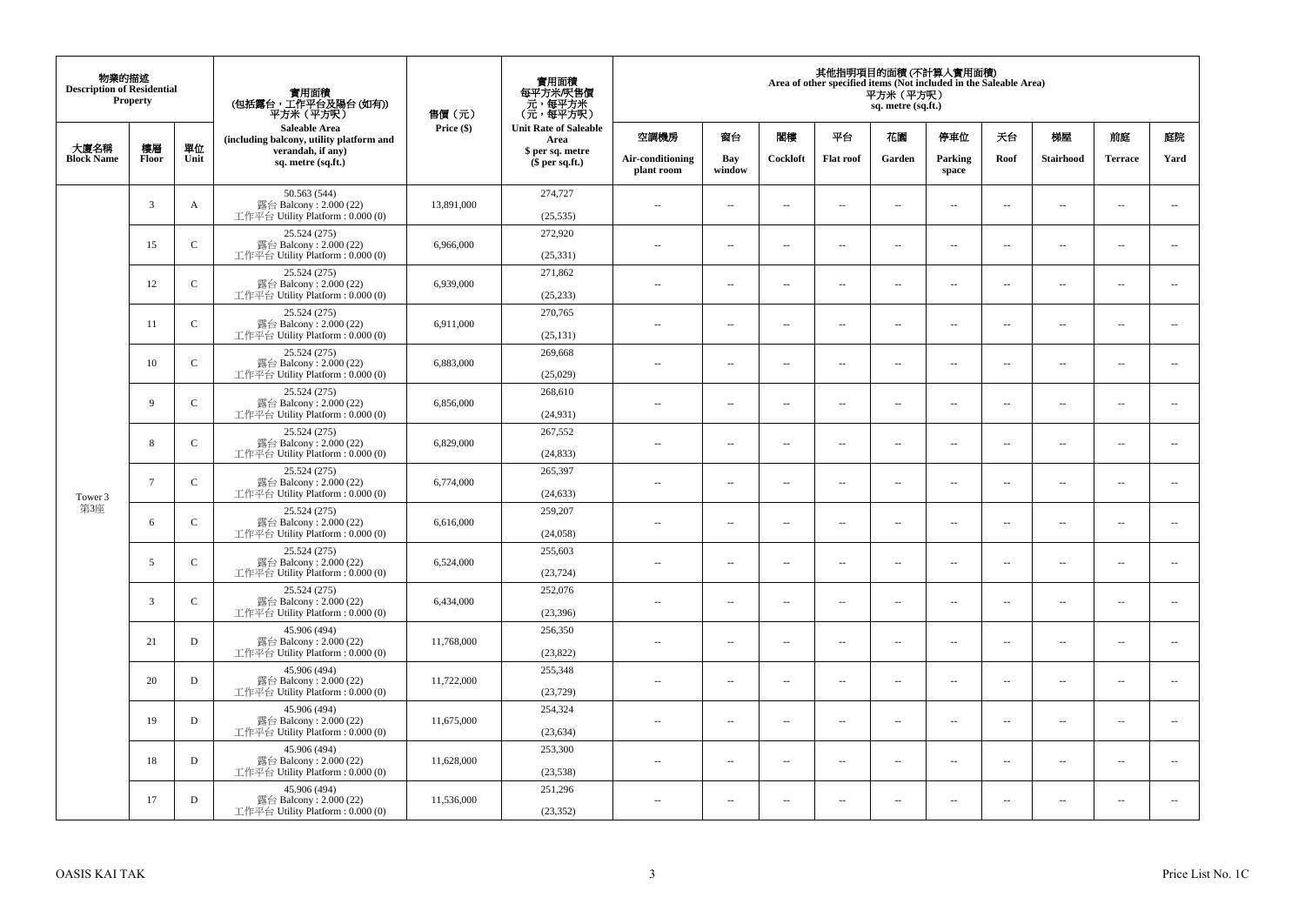| 物業的描述<br><b>Description of Residential</b> | <b>Property</b> |              | 實用面積<br>(包括露台,工作平台及陽台 (如有))<br>平方米 (平方呎)                                     | 售價(元)      | 實用面積<br>每平方米/呎售價<br>- 元, 每平方米<br>(元, 每平方呎) |                                |                          |                          |                          | 平方米(平方呎)<br>sq. metre (sq.ft.) | 其他指明項目的面積 (不計算入實用面積)<br>Area of other specified items (Not included in the Saleable Area) |                          |                          |                |                          |
|--------------------------------------------|-----------------|--------------|------------------------------------------------------------------------------|------------|--------------------------------------------|--------------------------------|--------------------------|--------------------------|--------------------------|--------------------------------|-------------------------------------------------------------------------------------------|--------------------------|--------------------------|----------------|--------------------------|
| 大廈名稱                                       | 樓層              | 單位           | <b>Saleable Area</b><br>(including balcony, utility platform and             | Price (\$) | <b>Unit Rate of Saleable</b><br>Area       | 空調機房                           | 窗台                       | 閣樓                       | 平台                       | 花園                             | 停車位                                                                                       | 天台                       | 梯屋                       | 前庭             | 庭院                       |
| <b>Block Name</b>                          | Floor           | Unit         | verandah, if any)<br>sq. metre (sq.ft.)                                      |            | \$ per sq. metre<br>$$$ per sq.ft.)        | Air-conditioning<br>plant room | Bay<br>window            | Cockloft                 | <b>Flat roof</b>         | Garden                         | Parking<br>space                                                                          | Roof                     | Stairhood                | <b>Terrace</b> | Yard                     |
|                                            | 16              | D            | 45.906 (494)<br>露台 Balcony: 2.000 (22)<br>工作平台 Utility Platform: 0.000 (0)   | 11,490,000 | 250,294<br>(23, 259)                       | $\sim$                         | $\overline{\phantom{a}}$ | $\ddotsc$                | $\sim$                   | μ.                             | $\sim$                                                                                    | $\overline{\phantom{a}}$ | $\overline{\phantom{a}}$ | $\sim$         | $\sim$                   |
|                                            | 15              | D            | 45.906 (494)<br>露台 Balcony: 2.000 (22)<br>工作平台 Utility Platform : $0.000(0)$ | 11,444,000 | 249,292<br>(23, 166)                       | $\sim$                         | $\sim$                   | ÷.                       | $\sim$                   | μ.                             | $\sim$                                                                                    | $\sim$                   | $\overline{\phantom{a}}$ | $\sim$         | $\sim$                   |
|                                            | 12              | D            | 45.906 (494)<br>露台 Balcony: 2.000 (22)<br>工作平台 Utility Platform : $0.000(0)$ | 11,399,000 | 248,312<br>(23,075)                        | $-$                            | ÷.                       | $\sim$                   | $\sim$                   | μ.                             | $\sim$                                                                                    | $\overline{\phantom{a}}$ | $\overline{\phantom{a}}$ | $\sim$         | $\overline{\phantom{a}}$ |
|                                            | 11              | D            | 45.906 (494)<br>露台 Balcony: 2.000 (22)<br>工作平台 Utility Platform: 0.000 (0)   | 11,353,000 | 247,310<br>(22,982)                        | $\sim$                         | $\overline{\phantom{a}}$ | $\sim$                   | $\sim$                   | $\sim$                         | $\sim$                                                                                    | $\sim$                   | $\sim$                   | $\sim$         | $\sim$                   |
|                                            | 10              | D            | 45.906 (494)<br>露台 Balcony: 2.000 (22)<br>工作平台 Utility Platform: 0.000 (0)   | 11,308,000 | 246,329<br>(22, 891)                       |                                | $\sim$                   | $\ddotsc$                | $\sim$                   | $\overline{\phantom{a}}$       | $\sim$                                                                                    | $\sim$                   | $\overline{\phantom{a}}$ | $\sim$         | $\sim$                   |
| Tower 3<br>第3座                             | 9               | D            | 45.906 (494)<br>露台 Balcony: 2.000 (22)<br>工作平台 Utility Platform: 0.000 (0)   | 11,263,000 | 245,349<br>(22,800)                        | $\sim$                         | $\sim$                   | $\sim$                   | $\sim$                   | $\overline{a}$                 | $\sim$                                                                                    | $\sim$                   | $\overline{a}$           | $\sim$         | $\sim$                   |
|                                            | 8               | D            | 45.906 (494)<br>露台 Balcony: 2.000 (22)<br>工作平台 Utility Platform : $0.000(0)$ | 11,218,000 | 244,369<br>(22,709)                        | $\sim$                         | $\overline{\phantom{a}}$ | $\overline{\phantom{a}}$ | $\sim$                   | ۰.                             | $\sim$                                                                                    | $\overline{\phantom{a}}$ | ۰.                       | $\sim$         | $\overline{\phantom{a}}$ |
|                                            | $7\overline{ }$ | D            | 45.906 (494)<br>露台 Balcony: 2.000 (22)<br>工作平台 Utility Platform: 0.000 (0)   | 11,129,000 | 242,430<br>(22,528)                        | $\sim$                         | $\sim$                   | $\sim$                   | $\sim$                   | $\overline{a}$                 | $\sim$                                                                                    | $\sim$                   | $\sim$                   | $\sim$         | $\sim$                   |
|                                            | 6               | D            | 45.906 (494)<br>露台 Balcony: 2.000 (22)<br>工作平台 Utility Platform: 0.000 (0)   | 10,763,000 | 234,457<br>(21, 787)                       | $\overline{a}$                 | $\sim$                   | $\sim$                   | $\sim$                   | μ.                             | $\sim$                                                                                    | $\overline{\phantom{a}}$ | $\overline{\phantom{a}}$ | $\sim$         | $\overline{\phantom{a}}$ |
|                                            | 5               | D            | 45.906 (494)<br>露台 Balcony: 2.000 (22)<br>工作平台 Utility Platform: 0.000 (0)   | 10,615,000 | 231,233<br>(21, 488)                       | $\overline{a}$                 | $\sim$                   | ÷.                       | $\sim$                   | μ.                             | $\sim$                                                                                    | $\sim$                   | $\overline{\phantom{a}}$ | $\sim$         | $\sim$                   |
|                                            | 3               | D            | 45.906 (494)<br>露台 Balcony: 2.000 (22)<br>工作平台 Utility Platform: 0.000 (0)   | 10,468,000 | 228,031<br>(21,190)                        | $-$                            | ÷.                       | $\sim$                   | $\sim$                   | $\overline{a}$                 | $\sim$                                                                                    | $\overline{\phantom{a}}$ | $\overline{\phantom{a}}$ | $\sim$         | $\sim$                   |
|                                            | 33              | $\mathbf{A}$ | 47.207 (508)<br>露台 Balcony: 2.000 (22)<br>工作平台 Utility Platform: 0.000 (0)   | 13,686,000 | 289,915<br>(26,941)                        | $\sim$                         | $\sim$                   | $\sim$                   | $\sim$                   | $\overline{a}$                 | $\sim$                                                                                    | $\sim$                   | $\sim$                   | $\sim$         | $\sim$                   |
|                                            | 32              | A            | 47.207 (508)<br>露台 Balcony: 2.000 (22)<br>工作平台 Utility Platform : 0.000 (0)  | 13,631,000 | 288,750<br>(26, 833)                       | $\overline{a}$                 | $\sim$                   | $\overline{\phantom{a}}$ | $\sim$                   | μ.                             | $\sim$                                                                                    | $\sim$                   | $\overline{\phantom{a}}$ | $\sim$         | $\sim$                   |
| Tower 5<br>第5座                             | 31              | $\mathbf{A}$ | 47.207 (508)<br>露台 Balcony: 2.000 (22)<br>工作平台 Utility Platform : $0.000(0)$ | 13,577,000 | 287,606<br>(26, 726)                       | $\overline{a}$                 | $\overline{\phantom{a}}$ | $\sim$                   | $\sim$                   | $\overline{a}$                 | $\sim$                                                                                    | $\sim$                   | $\overline{\phantom{a}}$ | $\sim$         | $\sim$                   |
|                                            | 30              | A            | 47.207 (508)<br>露台 Balcony: 2.000 (22)<br>工作平台 Utility Platform : $0.000(0)$ | 13.523,000 | 286,462<br>(26, 620)                       | $-$                            | $\sim$                   | $\sim$                   | $\sim$                   | ۰.                             | $\sim$                                                                                    | $\overline{\phantom{a}}$ | $\overline{\phantom{a}}$ | $\sim$         | $\sim$                   |
|                                            | 29              | A            | 47.207 (508)<br>露台 Balcony: 2.000 (22)<br>工作平台 Utility Platform: 0.000 (0)   | 13,469,000 | 285,318<br>(26, 514)                       | ٠.                             | $\overline{\phantom{a}}$ | $\ddotsc$                | $\overline{\phantom{a}}$ | $\overline{\phantom{a}}$       | $\sim$                                                                                    | $\overline{\phantom{a}}$ | $\overline{\phantom{a}}$ | $\sim$         | $\sim$                   |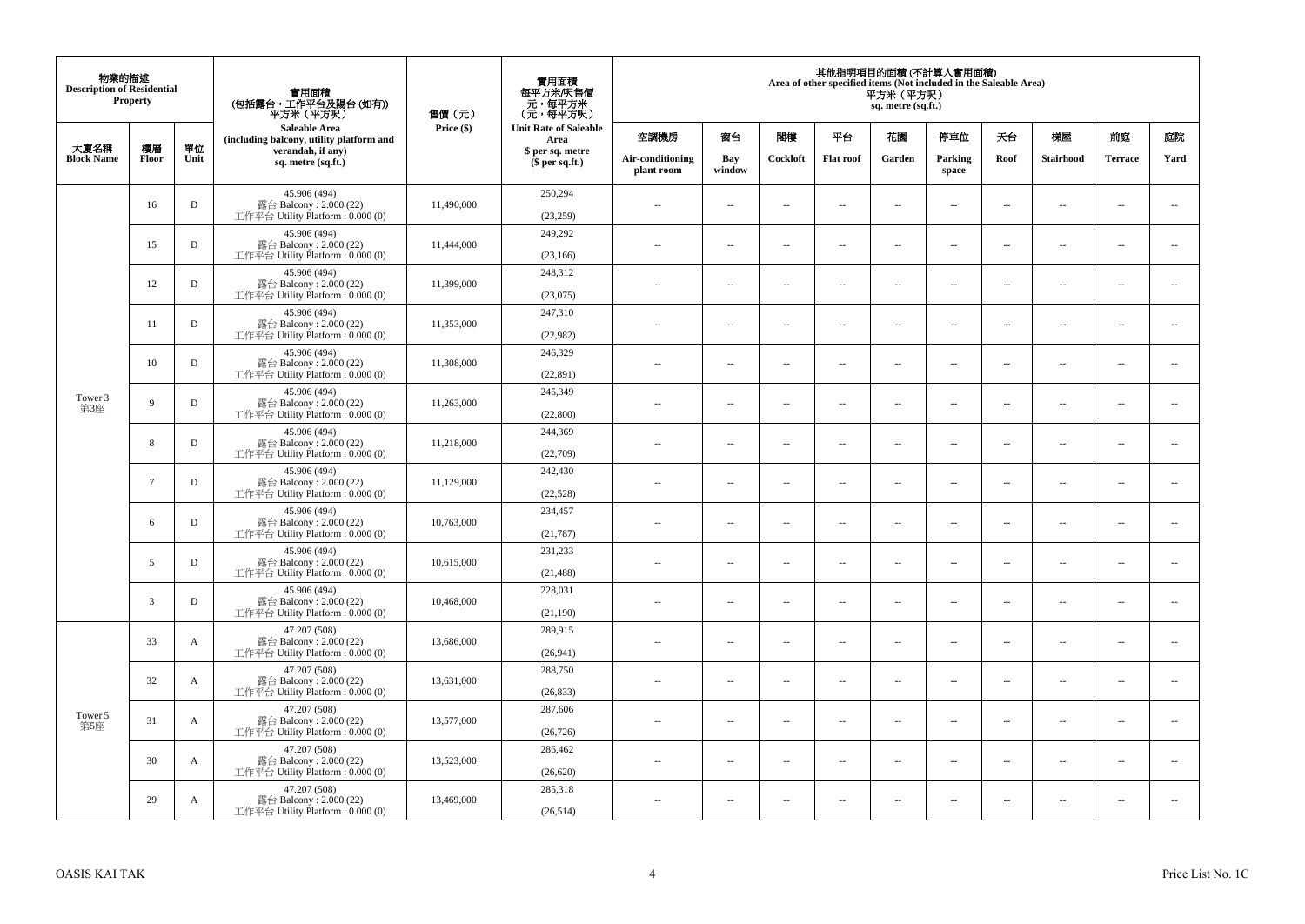| 物業的描述<br><b>Description of Residential</b> | Property |      | 實用面積<br>(包括露台,工作平台及陽台(如有))<br>平方米(平方呎)                                      | 售價(元)      | 實用面積<br>每平方米/呎售價<br>- 元, 每平方米<br>(元, 每平方呎) |                                |                          |                          | Area of other specified items (Not included in the Saleable Area) | 平方米 (平方呎)<br>sq. metre (sq.ft.) | 其他指明項目的面積 (不計算入實用面積)     |                          |                          |                          |                          |
|--------------------------------------------|----------|------|-----------------------------------------------------------------------------|------------|--------------------------------------------|--------------------------------|--------------------------|--------------------------|-------------------------------------------------------------------|---------------------------------|--------------------------|--------------------------|--------------------------|--------------------------|--------------------------|
| 大廈名稱                                       | 樓層       | 單位   | <b>Saleable Area</b><br>(including balcony, utility platform and            | Price (\$) | <b>Unit Rate of Saleable</b><br>Area       | 空調機房                           | 窗台                       | 閨樓                       | 平台                                                                | 花園                              | 停車位                      | 天台                       | 梯屋                       | 前庭                       | 庭院                       |
| <b>Block Name</b>                          | Floor    | Unit | verandah, if any)<br>sq. metre (sq.ft.)                                     |            | \$ per sq. metre<br>\$per sq.ft.)          | Air-conditioning<br>plant room | Bay<br>window            | Cockloft                 | <b>Flat roof</b>                                                  | Garden                          | Parking<br>space         | Roof                     | Stairhood                | <b>Terrace</b>           | Yard                     |
|                                            | 28       | A    | 47.207 (508)<br>露台 Balcony: 2.000 (22)<br>工作平台 Utility Platform: 0.000 (0)  | 13,415,000 | 284,174<br>(26, 407)                       | ÷.                             | $\overline{\phantom{a}}$ | $\sim$                   | μ.                                                                | $\overline{a}$                  | $\sim$                   | $\overline{\phantom{a}}$ | Ξ.                       | $\ddot{\phantom{a}}$     | $\overline{\phantom{a}}$ |
|                                            | 27       | A    | 47.207 (508)<br>露台 Balcony: 2.000 (22)<br>工作平台 Utility Platform : 0.000 (0) | 13,309,000 | 281,929<br>(26, 199)                       | $\sim$                         | $\sim$                   | $\sim$                   | $\sim$                                                            | $\sim$                          | $\sim$                   | $\sim$                   | $\overline{a}$           | $\sim$                   | $\sim$                   |
|                                            | 26       | А    | 47.207 (508)<br>露台 Balcony: 2.000 (22)<br>工作平台 Utility Platform : 0.000 (0) | 13,256,000 | 280,806<br>(26,094)                        | $\overline{\phantom{a}}$       | $\overline{\phantom{a}}$ | $\sim$                   | μ.                                                                | $\overline{\phantom{a}}$        | $\overline{\phantom{a}}$ | $\overline{\phantom{a}}$ | $\overline{\phantom{a}}$ | $\overline{\phantom{a}}$ | $\overline{\phantom{a}}$ |
|                                            | 25       | A    | 47.207 (508)<br>露台 Balcony: 2.000 (22)<br>工作平台 Utility Platform: 0.000 (0)  | 13,203,000 | 279,683<br>(25,990)                        | $\sim$                         | $\overline{a}$           | $\sim$                   | $\sim$                                                            | $\sim$ $\sim$                   | $\sim$                   | $\sim$                   | $\overline{a}$           | $\sim$                   | $\sim$                   |
|                                            | 23       | A    | 47.207 (508)<br>露台 Balcony: 2.000 (22)<br>工作平台 Utility Platform: 0.000 (0)  | 13,150,000 | 278,560<br>(25, 886)                       |                                | --                       | $\ddotsc$                | --                                                                | $\overline{\phantom{a}}$        | $\overline{\phantom{a}}$ | $\overline{\phantom{a}}$ | --                       | $\ddotsc$                | $\overline{\phantom{a}}$ |
| Tower 5                                    | 22       | A    | 47.207 (508)<br>露台 Balcony: 2.000 (22)<br>工作平台 Utility Platform: 0.000 (0)  | 13,098,000 | 277,459<br>(25, 783)                       | $\sim$                         | $\sim$                   | $\sim$                   | $\sim$                                                            | $\sim$ $\sim$                   | $\overline{\phantom{a}}$ | $\sim$                   | $\sim$                   | $\overline{\phantom{a}}$ | $\overline{\phantom{a}}$ |
|                                            | 21       | A    | 47.207 (508)<br>露台 Balcony: 2.000 (22)<br>工作平台 Utility Platform: 0.000 (0)  | 13,046,000 | 276,357<br>(25, 681)                       | ÷.                             | μ.                       | ÷.                       | μ.                                                                | $\sim$                          | $\sim$                   | $\overline{\phantom{a}}$ | Ξ.                       | $\ddot{\phantom{a}}$     | $\sim$                   |
|                                            | 20       | A    | 47.207 (508)<br>露台 Balcony: 2.000 (22)<br>工作平台 Utility Platform: 0.000 (0)  | 12,994,000 | 275,256<br>(25,579)                        | $\overline{\phantom{a}}$       | $\sim$                   | $\sim$                   | $\sim$                                                            | $\sim$ $\sim$                   | $\sim$                   | $\overline{\phantom{a}}$ | $\sim$                   | $\sim$                   | $\mathbf{u}$             |
| 第5座                                        | 19       | A    | 47.207 (508)<br>露台 Balcony: 2.000 (22)<br>工作平台 Utility Platform: 0.000 (0)  | 12,942,000 | 274,154<br>(25, 476)                       | 44                             | $\overline{\phantom{a}}$ | $\sim$                   | μ.                                                                | $\sim$                          | $\sim$                   | $\overline{\phantom{a}}$ | Ξ.                       | $\ddot{\phantom{a}}$     | $\overline{\phantom{a}}$ |
|                                            | 18       | A    | 47.207 (508)<br>露台 Balcony: 2.000 (22)<br>工作平台 Utility Platform : 0.000 (0) | 12,891,000 | 273,074<br>(25, 376)                       | $\sim$                         | $\overline{a}$           | $\sim$                   | $\sim$                                                            | $\overline{a}$                  | $\sim$                   | $\sim$                   | $\overline{a}$           | $\sim$                   | $\sim$                   |
|                                            | 17       | A    | 47.207 (508)<br>露台 Balcony: 2.000 (22)<br>工作平台 Utility Platform : 0.000 (0) | 12,788,000 | 270,892<br>(25, 173)                       | 44                             | $\overline{\phantom{a}}$ | $\overline{\phantom{a}}$ | --                                                                | $\overline{\phantom{a}}$        | $\overline{\phantom{a}}$ | $\overline{\phantom{a}}$ | $\overline{\phantom{a}}$ | $\overline{\phantom{a}}$ | $\overline{\phantom{a}}$ |
|                                            | 16       | A    | 47.207 (508)<br>露台 Balcony: 2.000 (22)<br>工作平台 Utility Platform : 0.000 (0) | 12,737,000 | 269,812<br>(25,073)                        | $\sim$                         | $\overline{\phantom{a}}$ | $\sim$                   | $\sim$                                                            | $\sim$                          | $\sim$                   | $\overline{\phantom{a}}$ | $\overline{a}$           | $\ddot{\phantom{a}}$     | $\sim$                   |
|                                            | 15       | A    | 47.207 (508)<br>露台 Balcony: 2.000 (22)<br>工作平台 Utility Platform: 0.000 (0)  | 12,687,000 | 268,753<br>(24, 974)                       | ÷.                             | $\overline{\phantom{a}}$ | $\sim$                   | μ.                                                                | $\overline{a}$                  | $\sim$                   | $\overline{\phantom{a}}$ | $\overline{\phantom{a}}$ | $\ddot{\phantom{a}}$     | $\sim$                   |
|                                            | 12       | A    | 47.207 (508)<br>露台 Balcony: 2.000 (22)<br>工作平台 Utility Platform: 0.000 (0)  | 12,636,000 | 267,672<br>(24, 874)                       | $\sim$                         | $\overline{\phantom{a}}$ | $\sim$                   | $\overline{\phantom{a}}$                                          | $\overline{\phantom{a}}$        | $\overline{\phantom{a}}$ | $\sim$                   | $\overline{\phantom{a}}$ | $\overline{\phantom{a}}$ | $\overline{\phantom{a}}$ |
|                                            | 11       | А    | 47.207 (508)<br>露台 Balcony: 2.000 (22)<br>工作平台 Utility Platform : 0.000 (0) | 12,586,000 | 266,613<br>(24, 776)                       | $\sim$                         | $\overline{\phantom{a}}$ | $\sim$                   | μ.                                                                | $\sim$                          | $\sim$                   | $\overline{\phantom{a}}$ | $\overline{\phantom{a}}$ | $\ddot{\phantom{a}}$     | $\sim$                   |
|                                            | 10       | A    | 47.207 (508)<br>露台 Balcony: 2.000 (22)<br>工作平台 Utility Platform: 0.000 (0)  | 12,536,000 | 265,554<br>(24, 677)                       | $\overline{\phantom{a}}$       | $\sim$                   | $\sim$                   | $\sim$                                                            | $\sim$ $\sim$                   | $\sim$                   | $\sim$                   | $\sim$                   | $\sim$                   | $\sim$                   |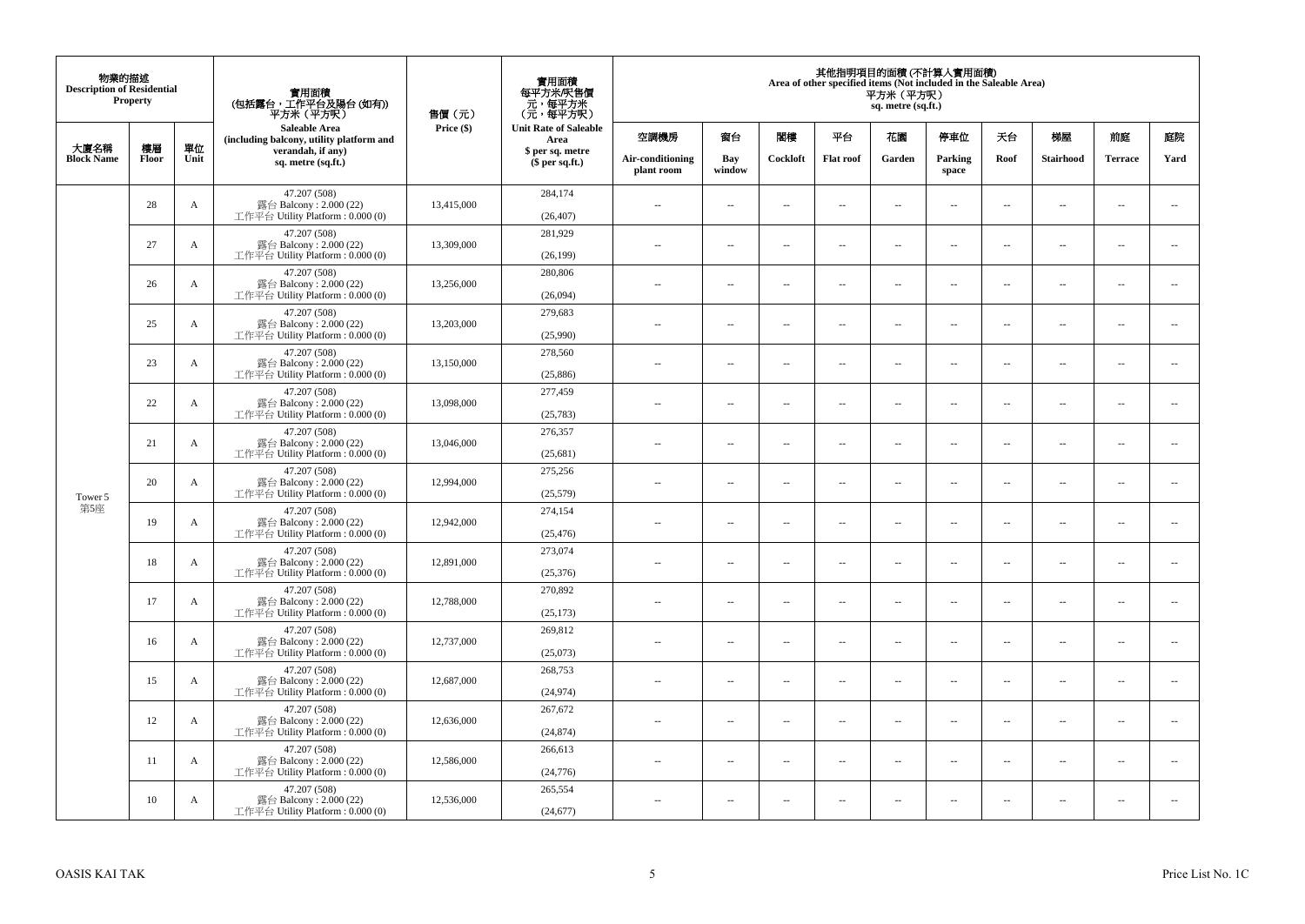| 物業的描述<br><b>Description of Residential</b> | <b>Property</b> |               | 實用面積<br>(包括露台,工作平台及陽台(如有))<br>平方米(平方呎)                                      | 售價(元)      | 實用面積<br>每平方米/呎售價<br>- 元, 每平方米<br>(元, 每平方呎) |                                |                          |                          | Area of other specified items (Not included in the Saleable Area) | 平方米 (平方呎)<br>sq. metre (sq.ft.) | 其他指明項目的面積 (不計算入實用面積)     |                          |                          |                          |                          |
|--------------------------------------------|-----------------|---------------|-----------------------------------------------------------------------------|------------|--------------------------------------------|--------------------------------|--------------------------|--------------------------|-------------------------------------------------------------------|---------------------------------|--------------------------|--------------------------|--------------------------|--------------------------|--------------------------|
| 大廈名稱                                       | 樓層              | 單位            | <b>Saleable Area</b><br>(including balcony, utility platform and            | Price (\$) | <b>Unit Rate of Saleable</b><br>Area       | 空調機房                           | 窗台                       | 閣樓                       | 平台                                                                | 花園                              | 停車位                      | 天台                       | 梯屋                       | 前庭                       | 庭院                       |
| <b>Block Name</b>                          | Floor           | Unit          | verandah, if any)<br>sq. metre (sq.ft.)                                     |            | \$ per sq. metre<br>\$per sq.ft.)          | Air-conditioning<br>plant room | Bay<br>window            | Cockloft                 | <b>Flat</b> roof                                                  | Garden                          | Parking<br>space         | Roof                     | Stairhood                | <b>Terrace</b>           | Yard                     |
|                                            | 9               | A             | 47.207 (508)<br>露台 Balcony: 2.000 (22)<br>工作平台 Utility Platform: 0.000 (0)  | 12,486,000 | 264,495<br>(24, 579)                       | $\ddot{\phantom{a}}$           | $\overline{\phantom{a}}$ | $\sim$                   | μ.                                                                | $\sim$                          | $\sim$                   | $\overline{\phantom{a}}$ | Ξ.                       | $\ddot{\phantom{a}}$     | $\sim$                   |
|                                            | 8               | A             | 47.207 (508)<br>露台 Balcony: 2.000 (22)<br>工作平台 Utility Platform: 0.000 (0)  | 12,436,000 | 263,436<br>(24, 480)                       | $\sim$                         | $\overline{a}$           | $\sim$                   | $\sim$                                                            | $\sim$                          | $\sim$                   | $\sim$                   | $\sim$                   | $\sim$                   | $\mathbf{u}$             |
|                                            | $7\phantom{.0}$ | A             | 47.207 (508)<br>露台 Balcony: 2.000 (22)<br>工作平台 Utility Platform : 0.000 (0) | 12,337,000 | 261,338<br>(24, 285)                       | $\sim$                         | $\overline{\phantom{a}}$ | $\overline{\phantom{a}}$ | --                                                                | $\overline{\phantom{a}}$        | $\overline{\phantom{a}}$ | $\overline{\phantom{a}}$ | $\overline{\phantom{a}}$ | $\overline{\phantom{a}}$ | $\overline{\phantom{a}}$ |
|                                            | 6               | A             | 47.207 (508)<br>露台 Balcony: 2.000 (22)<br>工作平台 Utility Platform: 0.000 (0)  | 12,288,000 | 260,300<br>(24, 189)                       | $\sim$                         | $\overline{\phantom{a}}$ | $\sim$                   | $\sim$                                                            | $\overline{\phantom{a}}$        | $\sim$                   | $\sim$                   | $\sim$                   | $\overline{\phantom{a}}$ | $\sim$                   |
|                                            | 5               | A             | 47.207 (508)<br>露台 Balcony: 2.000 (22)<br>工作平台 Utility Platform: 0.000 (0)  | 12,239,000 | 259,262<br>(24,093)                        |                                | μ.                       | ÷.                       | μ.                                                                | $\sim$                          | $\sim$                   | $\sim$                   | Ξ.                       | $\ddot{\phantom{a}}$     | $\sim$                   |
| Tower 5                                    | 3               | A             | 47.207 (508)<br>露台 Balcony: 2.000 (22)<br>工作平台 Utility Platform: 0.000 (0)  | 12,070,000 | 255,682<br>(23,760)                        | ×.                             | $\sim$                   | $\sim$                   | $\sim$                                                            | $\sim$                          | $\sim$                   | $\sim$                   | $\overline{a}$           | $\sim$                   | $\sim$                   |
|                                            | 35              | $\mathbf C$   | 34.011 (366)<br>露台 Balcony: 2.000 (22)<br>工作平台 Utility Platform: 0.000 (0)  | 9,372,000  | 275,558<br>(25, 607)                       | $\sim$                         | $\overline{\phantom{a}}$ | $\sim$                   | $\overline{\phantom{a}}$                                          | $\overline{\phantom{a}}$        | $\overline{\phantom{a}}$ | $\overline{\phantom{a}}$ | $\overline{\phantom{a}}$ | $\overline{\phantom{a}}$ | $\overline{\phantom{a}}$ |
|                                            | 21              | $\mathsf{C}$  | 47.234 (508)<br>露台 Balcony: 2.000 (22)<br>工作平台 Utility Platform: 0.000 (0)  | 14,450,000 | 305.924<br>(28, 445)                       | $\sim$                         | $\overline{a}$           | $\sim$                   | $\sim$                                                            | $\overline{a}$                  | $\sim$                   | $\overline{\phantom{a}}$ | $\overline{\phantom{a}}$ | $\sim$                   | $\sim$                   |
| 第5座                                        | 20              | $\mathbf C$   | 47.234 (508)<br>露台 Balcony: 2.000 (22)<br>工作平台 Utility Platform: 0.000 (0)  | 14,392,000 | 304,696<br>(28, 331)                       | $\overline{\phantom{a}}$       | $\sim$                   | $\sim$                   | $\sim$                                                            | $\sim$                          | $\sim$                   | $\overline{\phantom{a}}$ | $\overline{a}$           | $\sim$                   | $\ddot{\phantom{a}}$     |
|                                            | 19              | $\mathbf C$   | 47.234 (508)<br>露台 Balcony: 2.000 (22)<br>工作平台 Utility Platform : 0.000 (0) | 14,335,000 | 303,489<br>(28, 219)                       | $\sim$                         | $\sim$                   | $\sim$                   | $\sim$                                                            | $\sim$ $\sim$                   | $\overline{\phantom{a}}$ | $\sim$                   | $\sim$                   | $\overline{\phantom{a}}$ | $\overline{\phantom{a}}$ |
|                                            | 18              | $\mathbf C$   | 47.234 (508)<br>露台 Balcony: 2.000 (22)<br>工作平台 Utility Platform : 0.000 (0) | 14,278,000 | 302,282<br>(28, 106)                       |                                | $\overline{\phantom{a}}$ | $\sim$                   | μ.                                                                | $\sim$                          | $\sim$                   | $\overline{\phantom{a}}$ | Ξ.                       | $\ddot{\phantom{a}}$     | $\sim$                   |
|                                            | 17              | $\mathcal{C}$ | 47.234 (508)<br>露台 Balcony: 2.000 (22)<br>工作平台 Utility Platform : 0.000 (0) | 14,164,000 | 299,869<br>(27, 882)                       | $\sim$                         | $\overline{a}$           | $\sim$                   | $\sim$                                                            | $\overline{a}$                  | $\sim$                   | $\overline{\phantom{a}}$ | $\overline{\phantom{a}}$ | $\sim$                   | $\sim$                   |
|                                            | 16              | $\mathbf C$   | 47.234 (508)<br>露台 Balcony: 2.000 (22)<br>工作平台 Utility Platform : 0.000 (0) | 14,108,000 | 298,683<br>(27, 772)                       | 44                             | $\overline{\phantom{a}}$ | $\sim$                   | μ.                                                                | $\overline{\phantom{a}}$        | $\sim$                   | $\overline{\phantom{a}}$ | Ξ.                       | $\ddot{\phantom{a}}$     | $\sim$                   |
|                                            | 15              | $\mathsf{C}$  | 47.234 (508)<br>露台 Balcony: 2.000 (22)<br>工作平台 Utility Platform : 0.000 (0) | 14,052,000 | 297,498<br>(27, 661)                       | $\sim$                         | $\sim$                   | $\sim$                   | $\sim$                                                            | $\sim$ $\sim$                   | $\sim$                   | $\sim$                   | $\sim$                   | $\sim$                   | $\sim$                   |
|                                            | 12              | $\mathcal{C}$ | 47.234 (508)<br>露台 Balcony: 2.000 (22)<br>工作平台 Utility Platform: 0.000 (0)  | 13,996,000 | 296,312<br>(27, 551)                       | $\sim$                         | $\overline{\phantom{a}}$ | $\sim$                   | μ.                                                                | $\overline{\phantom{a}}$        | $\sim$                   | $\overline{\phantom{a}}$ | $\overline{\phantom{a}}$ | $\sim$                   | $\sim$                   |
|                                            | 11              | $\mathsf{C}$  | 47.234 (508)<br>露台 Balcony: 2.000 (22)<br>工作平台 Utility Platform: 0.000 (0)  | 13,940,000 | 295,126<br>(27, 441)                       | $\sim$                         | $\sim$                   | $\sim$                   | $\sim$                                                            | $\sim$ $\sim$                   | $\sim$                   | $\overline{\phantom{a}}$ | $\sim$                   | $\sim$                   | $\sim$                   |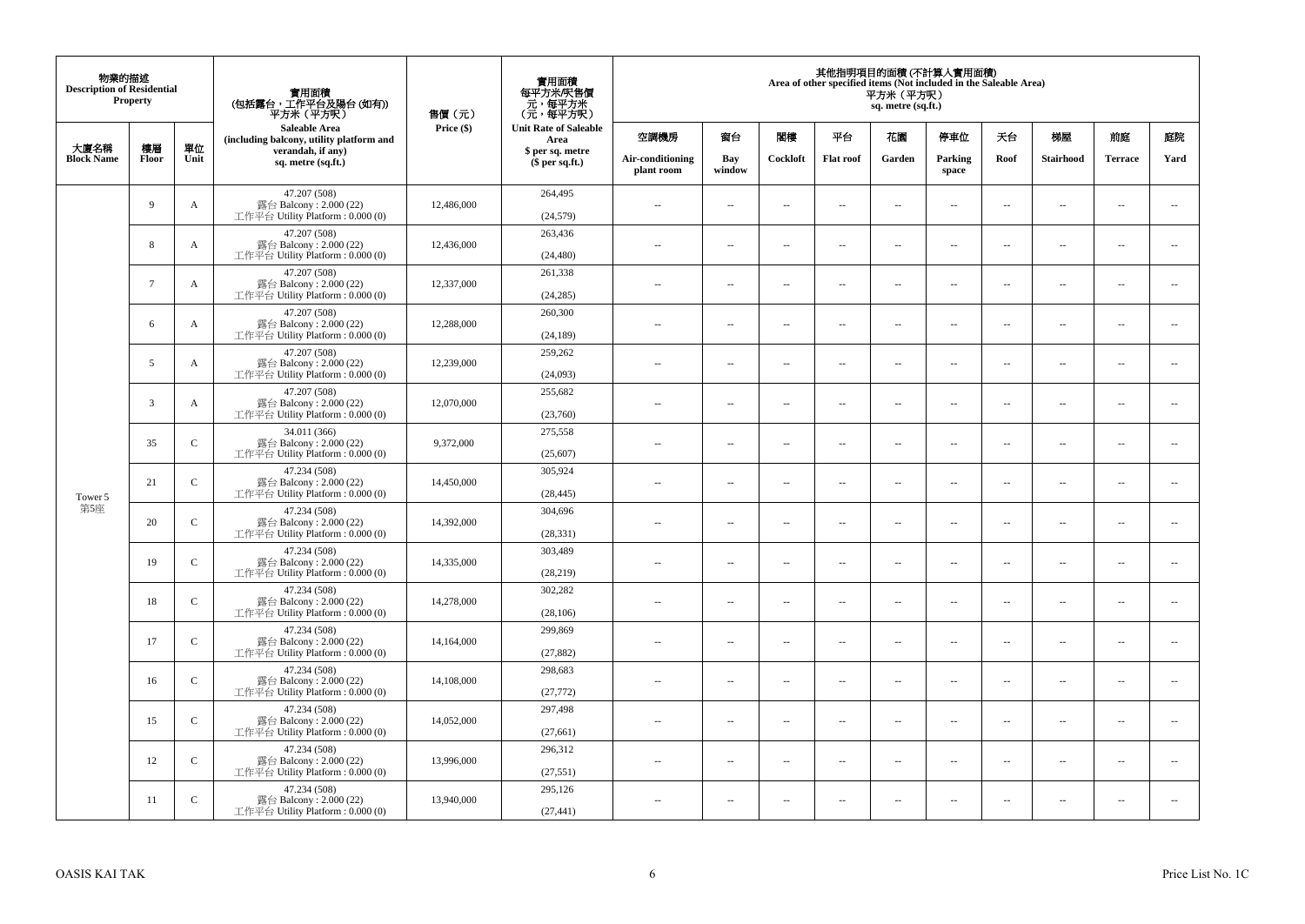| 物業的描述<br><b>Description of Residential</b> | Property        |              | 實用面積<br>(包括露台,工作平台及陽台(如有))<br>平方米 (平方呎)                                      | 售價(元)      | 實用面積<br>每平方米/呎售價<br>- 元, 每平方米<br>(元, 每平方呎) |                                |                          |                          |                          | 平方米 (平方呎)<br>sq. metre (sq.ft.) | 其他指明項目的面積 (不計算入實用面積)<br>Area of other specified items (Not included in the Saleable Area) |                          |                          |                          |                          |
|--------------------------------------------|-----------------|--------------|------------------------------------------------------------------------------|------------|--------------------------------------------|--------------------------------|--------------------------|--------------------------|--------------------------|---------------------------------|-------------------------------------------------------------------------------------------|--------------------------|--------------------------|--------------------------|--------------------------|
|                                            |                 |              | <b>Saleable Area</b><br>(including balcony, utility platform and             | Price (\$) | <b>Unit Rate of Saleable</b><br>Area       | 空調機房                           | 窗台                       | 閣樓                       | 平台                       | 花園                              | 停車位                                                                                       | 夭台                       | 梯屋                       | 前庭                       | 庭院                       |
| 大廈名稱<br><b>Block Name</b>                  | 樓層<br>Floor     | 單位<br>Unit   | verandah, if any)<br>sq. metre (sq.ft.)                                      |            | \$ per sq. metre<br>\$per sq.ft.)          | Air-conditioning<br>plant room | Bay<br>window            | Cockloft                 | <b>Flat roof</b>         | Garden                          | Parking<br>space                                                                          | Roof                     | Stairhood                | <b>Terrace</b>           | Yard                     |
|                                            | 10              | $\mathbf C$  | 47.234 (508)<br>露台 Balcony: 2.000 (22)<br>工作平台 Utility Platform: 0.000 (0)   | 13,884,000 | 293,941<br>(27, 331)                       | ÷.                             | μ.                       | $\sim$                   | $\sim$                   | μ.                              | $\sim$                                                                                    | $\overline{\phantom{a}}$ | $\overline{\phantom{a}}$ | $\bar{a}$                | $\sim$                   |
|                                            | 9               | $\mathsf{C}$ | 47.234 (508)<br>露台 Balcony: 2.000 (22)<br>工作平台 Utility Platform: 0.000 (0)   | 13,829,000 | 292,776<br>(27, 222)                       | ÷.                             | $\overline{a}$           | $\sim$                   | $\sim$                   | $\overline{a}$                  | $\sim$                                                                                    | $\sim$                   | $\overline{\phantom{a}}$ | $\sim$                   | $\sim$                   |
|                                            | 8               | $\mathbf C$  | 47.234 (508)<br>露台 Balcony: 2.000 (22)<br>工作平台 Utility Platform : $0.000(0)$ | 13,774,000 | 291,612<br>(27, 114)                       | $\sim$ $-$                     | $\overline{\phantom{a}}$ | $\overline{\phantom{a}}$ | $\sim$                   | $\overline{\phantom{a}}$        | $\sim$                                                                                    | $\overline{\phantom{a}}$ | $\overline{\phantom{a}}$ | $\sim$                   | $\overline{\phantom{a}}$ |
|                                            | $7\phantom{.0}$ | $\mathbf C$  | 47.234 (508)<br>露台 Balcony: 2.000 (22)<br>工作平台 Utility Platform: 0.000 (0)   | 13,665,000 | 289,304<br>(26,900)                        | $\sim$                         | $\overline{a}$           | $\sim$                   | $\sim$                   | $\sim$                          | $\sim$                                                                                    | $\sim$                   | $\sim$                   | $\sim$                   | $\sim$                   |
|                                            | 6               | $\mathbf C$  | 47.234 (508)<br>露台 Balcony: 2.000 (22)<br>工作平台 Utility Platform: 0.000 (0)   | 13,610,000 | 288,140<br>(26,791)                        | ٠.                             | μ.                       | $\sim$                   | $\overline{\phantom{a}}$ | $\overline{\phantom{a}}$        | $\sim$                                                                                    | $\overline{\phantom{a}}$ | $\overline{\phantom{a}}$ | $\bar{a}$                | $\sim$                   |
|                                            | 5               | $\mathbf C$  | 47.234 (508)<br>露台 Balcony: 2.000 (22)<br>工作平台 Utility Platform : $0.000(0)$ | 13,556,000 | 286,997<br>(26, 685)                       | $\overline{a}$                 | μ.                       | $\sim$                   | $\overline{\phantom{a}}$ | μ.                              | $\sim$                                                                                    | $\sim$                   | $\overline{\phantom{a}}$ | $\sim$                   | $\sim$                   |
|                                            | $\overline{3}$  | $\mathsf{C}$ | 47.234 (508)<br>露台 Balcony: 2.000 (22)<br>工作平台 Utility Platform : 0.000 (0)  | 13.369,000 | 283,038<br>(26, 317)                       | $\sim$ $\sim$                  | $\overline{a}$           | $\sim$                   | $\sim$                   | $\overline{a}$                  | $\sim$                                                                                    | $\overline{\phantom{a}}$ | $\sim$                   | $\sim$                   | $\overline{\phantom{a}}$ |
| Tower 5                                    | 35              | D            | 41.280 (444)<br>露台 Balcony: 2.000 (22)<br>工作平台 Utility Platform: 0.000 (0)   | 12,129,000 | 293,823<br>(27, 318)                       | $\sim$                         | $\sim$                   | $\sim$                   | $\sim$                   | $\sim$                          | $\sim$                                                                                    | $\overline{\phantom{a}}$ | $\sim$                   | $\sim$                   | $\overline{\phantom{a}}$ |
| 第5座                                        | 21              | D            | 33.862 (364)<br>露台 Balcony: 2.000 (22)<br>工作平台 Utility Platform : 0.000 (0)  | 8,979,000  | 265,164<br>(24, 668)                       | $\sim$                         | $\overline{\phantom{a}}$ | $\sim$                   | $\sim$                   | $\overline{\phantom{a}}$        | $\sim$                                                                                    | $\overline{\phantom{a}}$ | $\overline{\phantom{a}}$ | $\bar{a}$                | $\overline{\phantom{a}}$ |
|                                            | 20              | $\mathbf D$  | 33.862 (364)<br>露台 Balcony: 2.000 (22)<br>工作平台 Utility Platform: 0.000 (0)   | 8,943,000  | 264,101<br>(24, 569)                       | ÷.                             | $\overline{a}$           | $\sim$                   | $\sim$                   | $\sim$                          | $\sim$                                                                                    | $\sim$                   | $\overline{\phantom{a}}$ | $\sim$                   | $\sim$                   |
|                                            | 19              | D            | 33.862 (364)<br>露台 Balcony: 2.000 (22)<br>工作平台 Utility Platform : $0.000(0)$ | 8,908,000  | 263,068<br>(24, 473)                       | $\overline{\phantom{a}}$       | $\overline{\phantom{a}}$ | $\overline{\phantom{a}}$ | $\sim$                   | $\ldots$                        | $\sim$                                                                                    | $\overline{\phantom{a}}$ | $\overline{\phantom{a}}$ | $\overline{\phantom{a}}$ | $\overline{\phantom{a}}$ |
|                                            | 18              | $\mathbf D$  | 33.862 (364)<br>露台 Balcony: 2.000 (22)<br>工作平台 Utility Platform: 0.000 (0)   | 8,872,000  | 262,005<br>(24, 374)                       | ÷.                             | $\sim$                   | $\sim$                   | $\sim$                   | $\sim$                          | $\sim$                                                                                    | $\sim$                   | $\sim$                   | $\sim$                   | $\sim$                   |
|                                            | 17              | D            | 33.862 (364)<br>露台 Balcony: 2.000 (22)<br>工作平台 Utility Platform: 0.000 (0)   | 8,802,000  | 259,937<br>(24, 181)                       | $\overline{a}$                 | $\overline{\phantom{a}}$ | $\sim$                   | $\sim$                   | $\overline{\phantom{a}}$        | $\sim$                                                                                    | $\overline{\phantom{a}}$ | $\overline{\phantom{a}}$ | $\sim$                   | $\sim$                   |
|                                            | 16              | D            | 33.862 (364)<br>露台 Balcony: 2.000 (22)<br>工作平台 Utility Platform: 0.000 (0)   | 8,767,000  | 258,904<br>(24,085)                        | $\overline{a}$                 | μ.                       | $\sim$                   | $\sim$                   | $\overline{a}$                  | $\sim$                                                                                    | $\sim$                   | $\overline{\phantom{a}}$ | $\sim$                   | $\sim$                   |
|                                            | 15              | D            | 33.862 (364)<br>露台 Balcony: 2.000 (22)<br>工作平台 Utility Platform : $0.000(0)$ | 8,732,000  | 257,870<br>(23,989)                        | $\sim$                         | μ.                       | $\sim$                   | $\sim$                   | $\overline{a}$                  | $\sim$                                                                                    | $\overline{\phantom{a}}$ | $\overline{\phantom{a}}$ | $\sim$                   | $\sim$                   |
|                                            | 12              | D            | 33.862 (364)<br>露台 Balcony: 2.000 (22)<br>工作平台 Utility Platform : 0.000 (0)  | 8,697,000  | 256,837<br>(23,893)                        | ٠.                             | --                       | $\overline{\phantom{a}}$ | $\overline{\phantom{a}}$ | $\overline{\phantom{a}}$        | $\overline{\phantom{a}}$                                                                  | $\overline{\phantom{a}}$ | $\cdots$                 | $\sim$                   | $\sim$                   |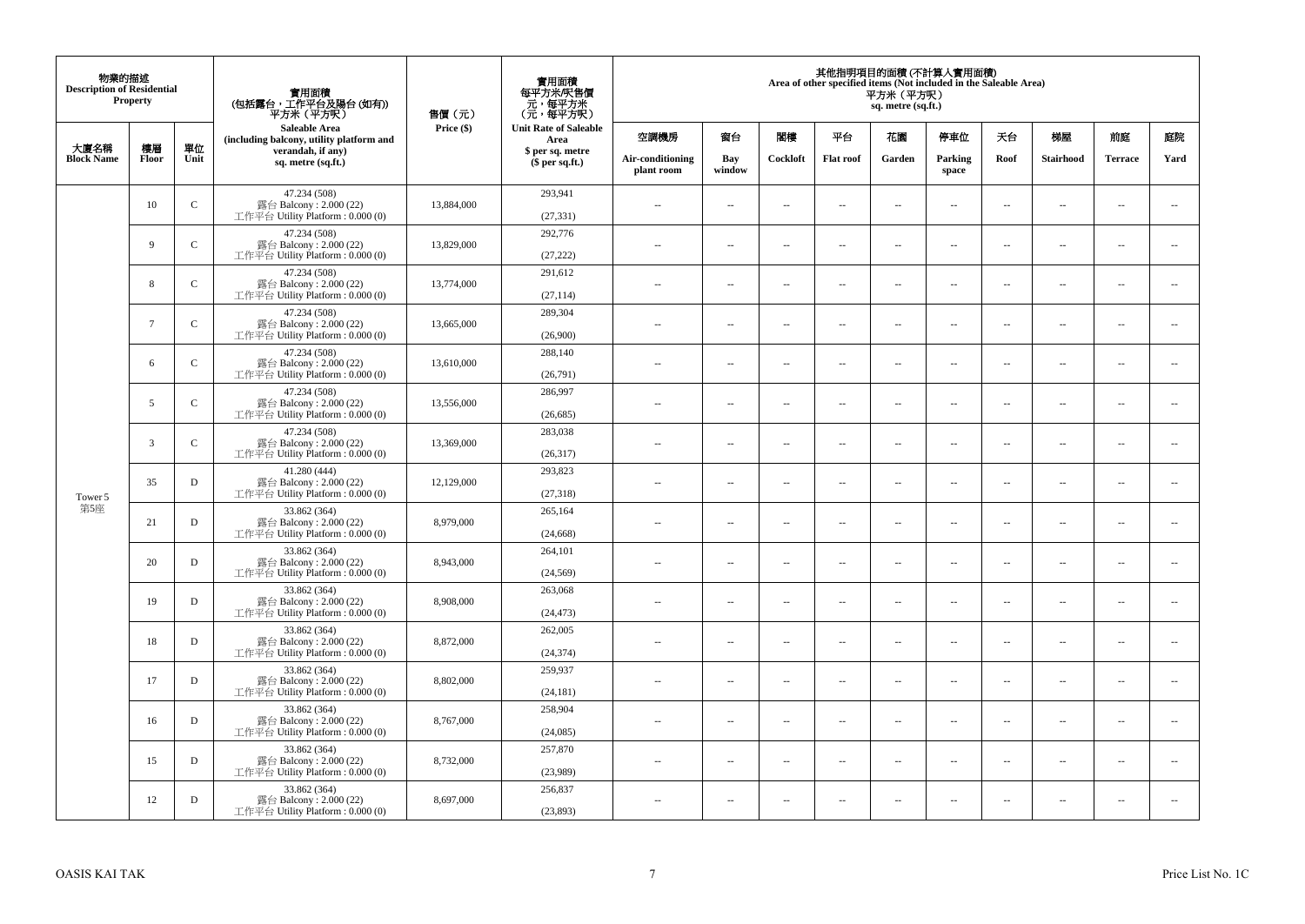| 物業的描述<br><b>Description of Residential</b> | Property    |             | 實用面積<br>(包括露台,工作平台及陽台(如有))<br>平方米 (平方呎)                                     | 售價(元)      | 實用面積<br>每平方米/呎售價<br>元,每平方米<br>(元,每平方呎) |                                |                          |                          |                          | 平方米 (平方呎)<br>sq. metre (sq.ft.) | 其他指明項目的面積 (不計算入實用面積)<br>Area of other specified items (Not included in the Saleable Area) |                          |                          |                          |                          |
|--------------------------------------------|-------------|-------------|-----------------------------------------------------------------------------|------------|----------------------------------------|--------------------------------|--------------------------|--------------------------|--------------------------|---------------------------------|-------------------------------------------------------------------------------------------|--------------------------|--------------------------|--------------------------|--------------------------|
|                                            |             |             | Saleable Area<br>(including balcony, utility platform and                   | Price (\$) | <b>Unit Rate of Saleable</b><br>Area   | 空調機房                           | 窗台                       | 閣樓                       | 平台                       | 花園                              | 停車位                                                                                       | 天台                       | 梯屋                       | 前庭                       | 庭院                       |
| 大廈名稱<br><b>Block Name</b>                  | 樓層<br>Floor | 單位<br>Unit  | verandah, if any)<br>sq. metre (sq.ft.)                                     |            | \$ per sq. metre<br>$$$ per sq.ft.)    | Air-conditioning<br>plant room | Bay<br>window            | Cockloft                 | <b>Flat roof</b>         | Garden                          | Parking<br>space                                                                          | Roof                     | Stairhood                | <b>Terrace</b>           | Yard                     |
|                                            |             |             |                                                                             |            | 255,803                                |                                |                          |                          |                          |                                 |                                                                                           |                          |                          |                          |                          |
|                                            |             |             | 33.862 (364)                                                                | 8,662,000  | (23,797)                               |                                |                          |                          |                          |                                 |                                                                                           |                          |                          |                          |                          |
|                                            | 11          | ${\bf D}$   | 露台 Balcony: 2.000 (22)<br>工作平台 Utility Platform: 0.000 (0)                  | 9,167,000  | 270,716                                | $\overline{a}$                 | $\overline{\phantom{a}}$ | $\sim$                   | $\overline{\phantom{a}}$ | $\overline{\phantom{a}}$        | $\sim$                                                                                    | $\sim$                   | $\overline{\phantom{a}}$ | $\sim$                   | $\sim$                   |
|                                            |             |             |                                                                             |            | (25, 184)                              |                                |                          |                          |                          |                                 |                                                                                           |                          |                          |                          |                          |
|                                            | 10          | D           | 33.862 (364)<br>露台 Balcony: 2.000 (22)                                      | 8,628,000  | 254,799                                | $\sim$                         | $\overline{\phantom{a}}$ | $\sim$                   | $\overline{\phantom{a}}$ | $\overline{\phantom{a}}$        | $\sim$                                                                                    | $\overline{\phantom{a}}$ | $\overline{\phantom{a}}$ | $\overline{\phantom{a}}$ | $\overline{\phantom{a}}$ |
|                                            |             |             | 工作平台 Utility Platform: 0.000 (0)                                            |            | (23,703)                               |                                |                          |                          |                          |                                 |                                                                                           |                          |                          |                          |                          |
|                                            | 9           | $\mathbf D$ | 33.862 (364)<br>露台 Balcony: 2.000 (22)                                      | 8,593,000  | 253,765                                | $\sim$                         | --                       | $\overline{\phantom{a}}$ | $\sim$                   | $\overline{a}$                  | $\sim$                                                                                    | $\overline{\phantom{a}}$ | $\overline{\phantom{a}}$ | $\sim$                   | $\sim$                   |
|                                            |             |             | 工作平台 Utility Platform: 0.000 (0)                                            |            | (23,607)                               |                                |                          |                          |                          |                                 |                                                                                           |                          |                          |                          |                          |
|                                            | 8           | D           | 33.862 (364)<br>露台 Balcony: 2.000 (22)                                      | 8,559,000  | 252,761                                | $\overline{a}$                 | $\overline{\phantom{a}}$ | $\sim$                   | $\sim$                   | $\overline{\phantom{a}}$        | $\sim$                                                                                    | $\overline{\phantom{a}}$ | $\sim$                   | $\sim$                   | $\overline{\phantom{a}}$ |
|                                            |             |             | 工作平台 Utility Platform : $0.000(0)$                                          |            | (23,514)                               |                                |                          |                          |                          |                                 |                                                                                           |                          |                          |                          |                          |
|                                            | $\tau$      | $\mathbf D$ | 33.862 (364)<br>露台 Balcony: 2.000 (22)<br>工作平台 Utility Platform: 0.000 (0)  | 8,491,000  | 250,753<br>(23, 327)                   | $\sim$                         | $\overline{\phantom{a}}$ | $\sim$                   | $\sim$                   | $\overline{\phantom{a}}$        | $\sim$                                                                                    | $\sim$                   | $\overline{\phantom{a}}$ | $\sim$                   | $\sim$                   |
|                                            |             | D           | 33.862 (364)                                                                |            | 242,514                                |                                |                          |                          |                          |                                 |                                                                                           |                          |                          |                          |                          |
|                                            | 6           |             | 露台 Balcony: 2.000 (22)<br>工作平台 Utility Platform : $0.000(0)$                | 8,212,000  | (22, 560)                              | $\overline{a}$                 | $\overline{a}$           | $\sim$                   | $\sim$                   | $\overline{\phantom{a}}$        | $\sim$                                                                                    | $\overline{\phantom{a}}$ | $\overline{\phantom{a}}$ | $\sim$                   | $\overline{\phantom{a}}$ |
|                                            | 5           | $\mathbf D$ | 33.862 (364)<br>露台 Balcony: 2.000 (22)                                      | 8,099,000  | 239,177                                | $\sim$                         | $\overline{a}$           | $\sim$                   | $\sim$                   | $\sim$                          | $\sim$                                                                                    | $\sim$                   | $\sim$                   | $\sim$                   | $\sim$                   |
| Tower 5<br>第5座                             |             |             | 工作平台 Utility Platform : 0.000 (0)                                           |            | (22, 250)                              |                                |                          |                          |                          |                                 |                                                                                           |                          |                          |                          |                          |
|                                            | 3           | $\mathbf D$ | 33.862 (364)<br>露台 Balcony: 2.000 (22)<br>工作平台 Utility Platform : 0.000 (0) | 7,987,000  | 235,869<br>(21,942)                    | μ.                             | μ.                       | $\overline{\phantom{a}}$ | $\sim$                   | Ξ.                              | $\overline{\phantom{a}}$                                                                  | $\overline{\phantom{a}}$ | $\overline{\phantom{a}}$ | $\ldots$                 | $\overline{\phantom{a}}$ |
|                                            |             |             | 34.011 (366)                                                                |            | 274,441                                |                                |                          |                          |                          |                                 |                                                                                           |                          |                          |                          |                          |
|                                            | 33          | E           | 露台 Balcony: 2.000 (22)<br>工作平台 Utility Platform: 0.000 (0)                  | 9,334,000  | (25,503)                               | $\overline{a}$                 | μ.                       | $\sim$                   | $\sim$                   | $\overline{\phantom{a}}$        | $\sim$                                                                                    | $\overline{\phantom{a}}$ | $\overline{\phantom{a}}$ | $\sim$                   | $\overline{\phantom{a}}$ |
|                                            | 32          | $\mathbf E$ | 34.011 (366)<br>露台 Balcony: 2.000 (22)                                      | 9,297,000  | 273,353                                | $\overline{\phantom{a}}$       | --                       | $\sim$                   | $\overline{\phantom{a}}$ | ш.                              | $\sim$                                                                                    | $\overline{\phantom{a}}$ | $\cdots$                 | $\sim$                   | $\overline{\phantom{a}}$ |
|                                            |             |             | 工作平台 Utility Platform : 0.000 (0)                                           |            | (25, 402)                              |                                |                          |                          |                          |                                 |                                                                                           |                          |                          |                          |                          |
|                                            | 31          | $\mathbf E$ | 34.011 (366)<br>露台 Balcony: 2.000 (22)                                      | 9,260,000  | 272,265                                | $\overline{a}$                 | $\overline{\phantom{a}}$ | $\overline{\phantom{a}}$ | $\sim$                   | $\ldots$                        | $\sim$                                                                                    | $\overline{\phantom{a}}$ | $\overline{\phantom{a}}$ | $\sim$                   | $\overline{\phantom{a}}$ |
|                                            |             |             | 工作平台 Utility Platform : $0.000(0)$                                          |            | (25,301)                               |                                |                          |                          |                          |                                 |                                                                                           |                          |                          |                          |                          |
|                                            | 30          | $\mathbf E$ | 34.011 (366)<br>露台 Balcony: 2.000 (22)                                      | 9,223,000  | 271,177                                | $\overline{a}$                 | $\sim$                   | $\sim$                   | $\sim$                   | $\sim$                          | $\sim$                                                                                    | $\sim$                   | $\sim$                   | $\sim$                   | $\sim$                   |
|                                            |             |             | 工作平台 Utility Platform: 0.000 (0)                                            |            | (25, 199)                              |                                |                          |                          |                          |                                 |                                                                                           |                          |                          |                          |                          |
|                                            | 29          | $\mathbf E$ | 34.011 (366)<br>露台 Balcony: 2.000 (22)                                      | 9,187,000  | 270,118                                | ÷.                             | ш.                       | $\sim$                   | $\sim$                   | $\ldots$                        | $\sim$                                                                                    | $\overline{\phantom{a}}$ | $\overline{\phantom{a}}$ | $\bar{a}$                | $\sim$                   |
|                                            |             |             | 工作平台 Utility Platform: 0.000 (0)<br>34.011 (366)                            |            | (25, 101)<br>269,031                   |                                |                          |                          |                          |                                 |                                                                                           |                          |                          |                          |                          |
|                                            | 28          | E           | 露台 Balcony: 2.000 (22)<br>工作平台 Utility Platform : 0.000 (0)                 | 9,150,000  | (25,000)                               | $\sim$                         | $\sim$                   | $\sim$                   | $\sim$                   | $\sim$                          | $\sim$                                                                                    | $\sim$                   | $\overline{\phantom{a}}$ | $\sim$                   | $\sim$                   |
|                                            | 27          | $\mathbf E$ | 34.011 (366)                                                                |            | 266,884                                |                                |                          |                          |                          |                                 |                                                                                           |                          |                          |                          | $\sim$                   |
|                                            |             |             | 露台 Balcony: 2.000 (22)<br>工作平台 Utility Platform: 0.000 (0)                  | 9,077,000  | (24, 801)                              | $\sim$ $-$                     | --                       | $\overline{\phantom{a}}$ | $\overline{\phantom{a}}$ | --                              | $\overline{\phantom{a}}$                                                                  | $\overline{\phantom{a}}$ | $\cdots$                 | $\overline{\phantom{a}}$ |                          |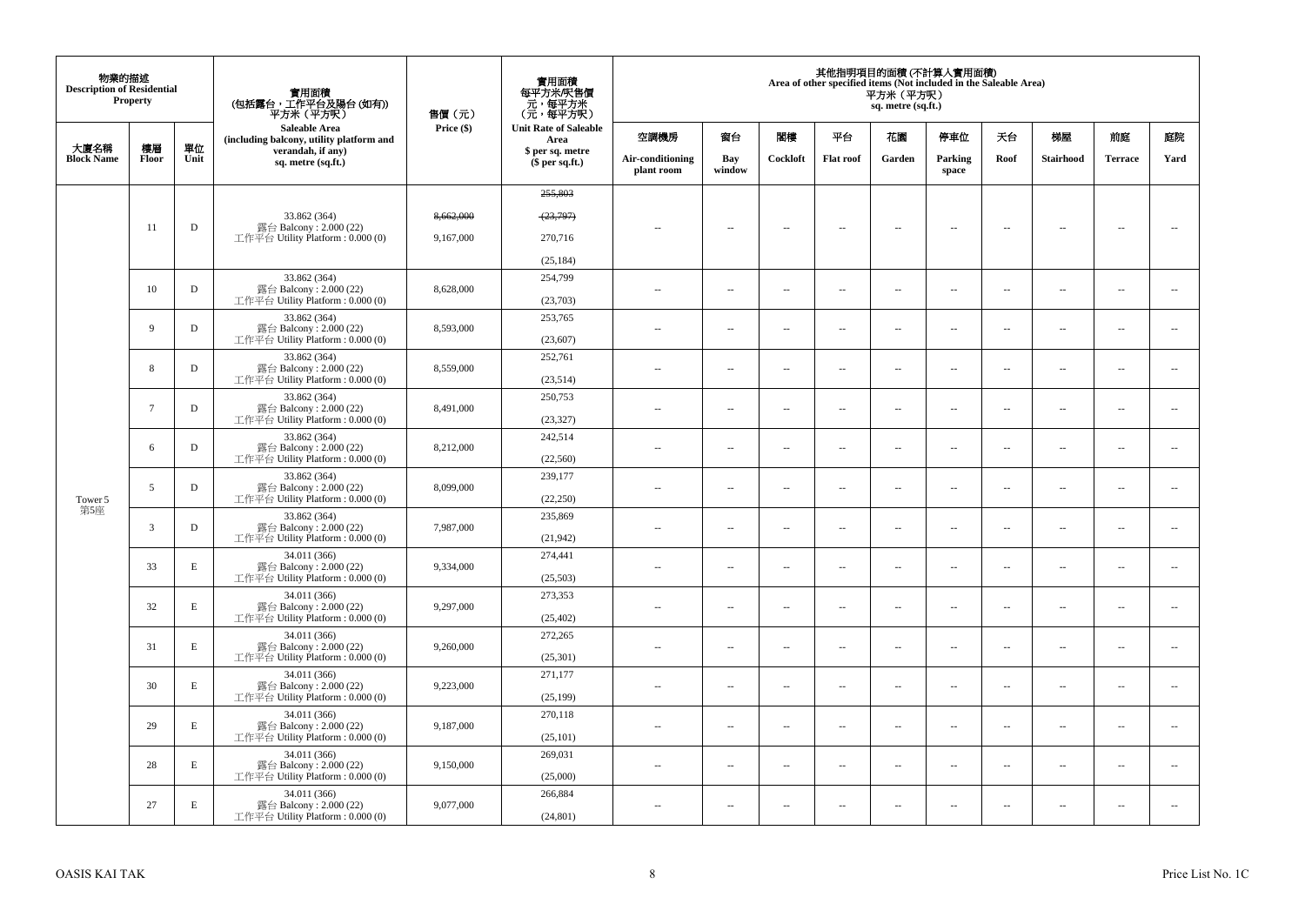| 物業的描述<br><b>Description of Residential</b> | <b>Property</b> |             | 實用面積<br>(包括露台,工作平台及陽台(如有))<br>平方米(平方呎)                                       | 售價(元)      | 實用面積<br>每平方米/呎售價<br>- 元, 每平方米<br>(元, 每平方呎) |                                |                          |                          | Area of other specified items (Not included in the Saleable Area) | 平方米 (平方呎)<br>sq. metre (sq.ft.) | 其他指明項目的面積 (不計算入實用面積)     |                          |                          |                          |                             |
|--------------------------------------------|-----------------|-------------|------------------------------------------------------------------------------|------------|--------------------------------------------|--------------------------------|--------------------------|--------------------------|-------------------------------------------------------------------|---------------------------------|--------------------------|--------------------------|--------------------------|--------------------------|-----------------------------|
| 大廈名稱                                       | 樓層              | 單位          | <b>Saleable Area</b><br>(including balcony, utility platform and             | Price (\$) | <b>Unit Rate of Saleable</b><br>Area       | 空調機房                           | 窗台                       | 閣樓                       | 平台                                                                | 花園                              | 停車位                      | 天台                       | 梯屋                       | 前庭                       | 庭院                          |
| <b>Block Name</b>                          | Floor           | Unit        | verandah, if any)<br>sq. metre (sq.ft.)                                      |            | \$ per sq. metre<br>\$per sq.ft.)          | Air-conditioning<br>plant room | Bay<br>window            | Cockloft                 | <b>Flat</b> roof                                                  | Garden                          | Parking<br>space         | Roof                     | Stairhood                | <b>Terrace</b>           | Yard                        |
|                                            | 26              | E           | 34.011 (366)<br>露台 Balcony: 2.000 (22)<br>工作平台 Utility Platform: 0.000 (0)   | 9,041,000  | 265,826<br>(24,702)                        | $\ddot{\phantom{a}}$           | $\overline{\phantom{a}}$ | $\sim$                   | μ.                                                                | $\sim$                          | $\sim$                   | $\overline{\phantom{a}}$ | Ξ.                       | $\ddot{\phantom{a}}$     | $\sim$                      |
|                                            | 25              | E           | 34.011 (366)<br>露台 Balcony: 2.000 (22)<br>工作平台 Utility Platform: 0.000 (0)   | 9,005,000  | 264,767<br>(24, 604)                       | $\sim$                         | $\overline{a}$           | $\sim$                   | $\sim$                                                            | $\sim$                          | $\sim$                   | $\sim$                   | $\sim$                   | $\sim$                   | $\mathcal{L}_{\mathcal{A}}$ |
|                                            | 23              | $\mathbf E$ | 34.011 (366)<br>露台 Balcony: 2.000 (22)<br>工作平台 Utility Platform : 0.000 (0)  | 8,969,000  | 263,709<br>(24, 505)                       | $\overline{\phantom{a}}$       | $\overline{\phantom{a}}$ | $\overline{\phantom{a}}$ | --                                                                | $\overline{\phantom{a}}$        | $\overline{\phantom{a}}$ | $\overline{\phantom{a}}$ | $\overline{\phantom{a}}$ | $\overline{\phantom{a}}$ | $\overline{\phantom{a}}$    |
|                                            | 22              | E           | 34.011 (366)<br>露台 Balcony: 2.000 (22)<br>工作平台 Utility Platform: 0.000 (0)   | 8,934,000  | 262,680<br>(24, 410)                       | $\sim$                         | $\overline{\phantom{a}}$ | $\sim$                   | $\sim$                                                            | $\overline{\phantom{a}}$        | $\sim$                   | $\sim$                   | $\sim$                   | $\overline{\phantom{a}}$ | $\sim$                      |
|                                            | 21              | $\mathbf E$ | 34.011 (366)<br>露台 Balcony: 2.000 (22)<br>工作平台 Utility Platform: 0.000 (0)   | 8,898,000  | 261,621<br>(24, 311)                       |                                | ш.                       | ÷.                       | μ.                                                                | $\sim$                          | $\sim$                   | $\sim$                   | Ξ.                       | $\ddot{\phantom{a}}$     | $\sim$                      |
| Tower 5                                    | 20              | $\mathbf E$ | 34.011 (366)<br>露台 Balcony: 2.000 (22)<br>工作平台 Utility Platform: 0.000 (0)   | 8,863,000  | 260,592<br>(24, 216)                       | ×.                             | $\sim$                   | $\sim$                   | $\sim$                                                            | $\sim$                          | $\sim$                   | $\sim$                   | $\overline{a}$           | $\sim$                   | $\sim$                      |
|                                            | 19              | E           | 34.011 (366)<br>露台 Balcony: 2.000 (22)<br>工作平台 Utility Platform: 0.000 (0)   | 8,827,000  | 259,534<br>(24, 117)                       | $\sim$                         | $\overline{\phantom{a}}$ | $\sim$                   | $\overline{\phantom{a}}$                                          | $\overline{\phantom{a}}$        | $\overline{\phantom{a}}$ | $\overline{\phantom{a}}$ | $\overline{\phantom{a}}$ | $\overline{\phantom{a}}$ | $\overline{\phantom{a}}$    |
|                                            | 18              | E           | 34.011 (366)<br>露台 Balcony: 2.000 (22)<br>工作平台 Utility Platform: 0.000 (0)   | 8,792,000  | 258,505<br>(24, 022)                       | $\sim$                         | $\overline{a}$           | $\sim$                   | $\sim$                                                            | $\overline{a}$                  | $\sim$                   | $\overline{\phantom{a}}$ | $\overline{a}$           | $\sim$                   | $\overline{\phantom{a}}$    |
| 第5座                                        | 17              | $\mathbf E$ | 34.011 (366)<br>露台 Balcony: 2.000 (22)<br>工作平台 Utility Platform: 0.000 (0)   | 8,722,000  | 256,446<br>(23, 831)                       | $\overline{\phantom{a}}$       | $\sim$                   | $\sim$                   | $\sim$                                                            | $\sim$                          | $\sim$                   | $\overline{\phantom{a}}$ | $\overline{a}$           | $\sim$                   | $\ddot{\phantom{a}}$        |
|                                            | 16              | $\mathbf E$ | 34.011 (366)<br>露台 Balcony: 2.000 (22)<br>工作平台 Utility Platform: 0.000 (0)   | 8,688,000  | 255,447<br>(23, 738)                       | $\sim$                         | $\sim$                   | $\sim$                   | $\sim$                                                            | $\sim$ $\sim$                   | $\overline{\phantom{a}}$ | $\sim$                   | $\sim$                   | $\overline{\phantom{a}}$ | $\overline{\phantom{a}}$    |
|                                            | 15              | E           | 34.011 (366)<br>露台 Balcony: 2.000 (22)<br>工作平台 Utility Platform : 0.000 (0)  | 8,653,000  | 254,418<br>(23, 642)                       |                                | $\overline{\phantom{a}}$ | $\sim$                   | μ.                                                                | $\sim$                          | $\sim$                   | $\overline{\phantom{a}}$ | Ξ.                       | $\ddot{\phantom{a}}$     | $\sim$                      |
|                                            | 12              | E           | 34.011 (366)<br>露台 Balcony: 2.000 (22)<br>工作平台 Utility Platform : 0.000 (0)  | 8,618,000  | 253,389<br>(23, 546)                       | $\sim$                         | $\overline{a}$           | $\sim$                   | $\sim$                                                            | $\overline{a}$                  | $\sim$                   | $\overline{\phantom{a}}$ | $\overline{a}$           | $\sim$                   | $\sim$                      |
|                                            | 11              | $\mathbf E$ | 34.011 (366)<br>露台 Balcony: 2.000 (22)<br>工作平台 Utility Platform : 0.000 (0)  | 8,584,000  | 252,389<br>(23, 454)                       | 44                             | $\overline{\phantom{a}}$ | $\sim$                   | μ.                                                                | $\overline{\phantom{a}}$        | $\sim$                   | $\overline{\phantom{a}}$ | Ξ.                       | $\ddot{\phantom{a}}$     | $\sim$                      |
|                                            | 10              | E           | 34.011 (366)<br>露台 Balcony: 2.000 (22)<br>工作平台 Utility Platform : 0.000 (0)  | 8,550,000  | 251,389<br>(23, 361)                       | $\sim$                         | $\sim$                   | $\sim$                   | $\sim$                                                            | $\sim$ $\sim$                   | $\sim$                   | $\sim$                   | $\sim$                   | $\sim$                   | $\sim$                      |
|                                            | 9               | E           | 34.011 (366)<br>露台 Balcony: 2.000 (22)<br>工作平台 Utility Platform : $0.000(0)$ | 8,516,000  | 250,390<br>(23, 268)                       | $\sim$                         | $\overline{\phantom{a}}$ | $\sim$                   | μ.                                                                | $\overline{\phantom{a}}$        | $\sim$                   | $\overline{\phantom{a}}$ | $\overline{\phantom{a}}$ | $\sim$                   | $\sim$                      |
|                                            | 8               | E           | 34.011 (366)<br>露台 Balcony: 2.000 (22)<br>工作平台 Utility Platform: 0.000 (0)   | 8,482,000  | 249,390<br>(23, 175)                       | $\sim$                         | $\sim$                   | $\sim$                   | $\sim$                                                            | $\sim$ $\sim$                   | $\sim$                   | $\overline{\phantom{a}}$ | $\sim$                   | $\sim$                   | $\sim$                      |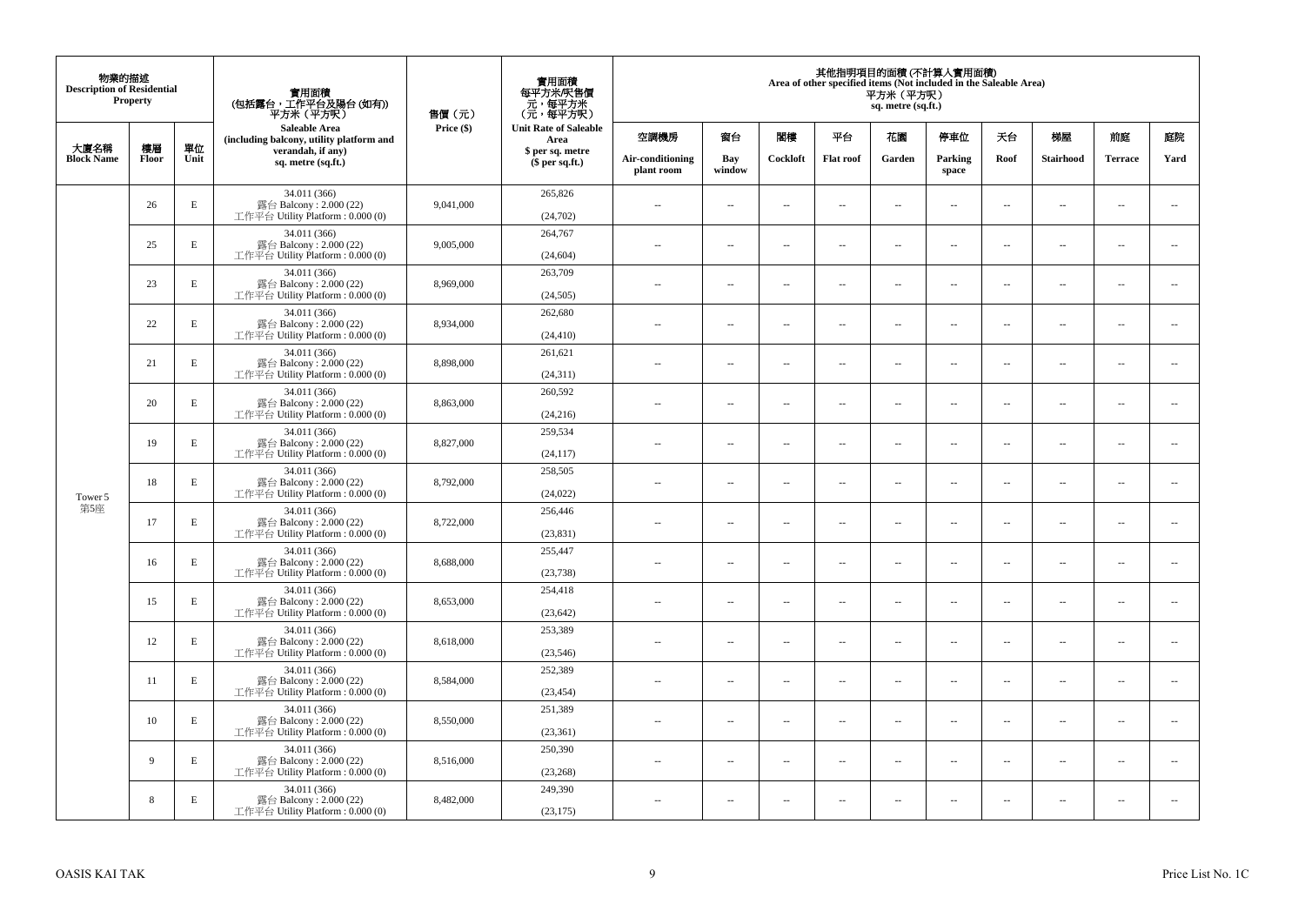| 物業的描述<br><b>Description of Residential</b> | <b>Property</b> |            | 實用面積<br>(包括露台,工作平台及陽台 (如有))<br>平方米(平方呎)                                                                                                                                                      | 售價(元)      | 實用面積<br>每平方米/呎售價<br>、元, 每平方米<br>(元, 每平方呎)                                 |                                        |                     |                |                        | 平方米 (平方呎)<br>sq. metre (sq.ft.) | 其他指明項目的面積(不計算入實用面積)<br>Area of other specified items (Not included in the Saleable Area) |            |                 |                      |            |
|--------------------------------------------|-----------------|------------|----------------------------------------------------------------------------------------------------------------------------------------------------------------------------------------------|------------|---------------------------------------------------------------------------|----------------------------------------|---------------------|----------------|------------------------|---------------------------------|------------------------------------------------------------------------------------------|------------|-----------------|----------------------|------------|
| 大廈名稱<br><b>Block Name</b>                  | 樓層<br>Floor     | 單位<br>Unit | <b>Saleable Area</b><br>(including balcony, utility platform and<br>verandah, if any)<br>sq. metre (sq.ft.)<br>34.011 (366)<br>露台 Balcony : 2.000 (22)<br>工作平台 Utility Platform : $0.000(0)$ | Price (\$) | <b>Unit Rate of Saleable</b><br>Area<br>\$ per sq. metre<br>\$per sq.ft.) | 空調機房<br>Air-conditioning<br>plant room | 窗台<br>Bay<br>window | 閣樓<br>Cockloft | 平台<br><b>Flat roof</b> | 花園<br>Garden                    | 停車位<br>Parking<br>space                                                                  | 天台<br>Roof | 梯屋<br>Stairhood | 前庭<br><b>Terrace</b> | 庭院<br>Yard |
| Tower 5<br>第5座                             | $\overline{a}$  | E          |                                                                                                                                                                                              | 8,415,000  | 247,420<br>(22,992)                                                       | $\sim$ $-$                             | $\sim$              | $\sim$         | $\sim$ $-$             | $\sim$ $\sim$                   | $\sim$ $\sim$                                                                            | $ -$       | $\sim$ $-$      | $\sim$ $-$           |            |
|                                            | 6               | E          | 34.011 (366)<br>露台 Balcony : $2.000(22)$<br>工作平台 Utility Platform : $0.000(0)$                                                                                                               | 8,266,000  | 243,039<br>(22,585)                                                       | $\sim$ $-$                             | $\sim$              | $\sim$ $\sim$  | --                     | -                               | $\sim$ $\sim$                                                                            | $- -$      | $\sim$ $-$      | $\sim$ $\sim$        |            |
|                                            |                 | E          | 34.011 (366)<br>露台 Balcony : $2.000(22)$<br>工作平台 Utility Platform : $0.000(0)$                                                                                                               | 8,152,000  | 239,687<br>(22, 273)                                                      | $\sim$ $-$                             | $\sim$              | -              | --                     | -                               | --                                                                                       | $ -$       | $\sim$          | --                   |            |
|                                            | $\overline{3}$  | E          | 34.011 (366)<br>露台 Balcony : $2.000(22)$<br>工作平台 Utility Platform : $0.000(0)$                                                                                                               | 8,039,000  | 236,365<br>(21,964)                                                       | $\sim$ $-$                             | $\sim$              | $\sim$ $\sim$  | $- -$                  | -                               | $\sim$ $\sim$                                                                            | $- -$      | $-$             | $\sim$ $\sim$        |            |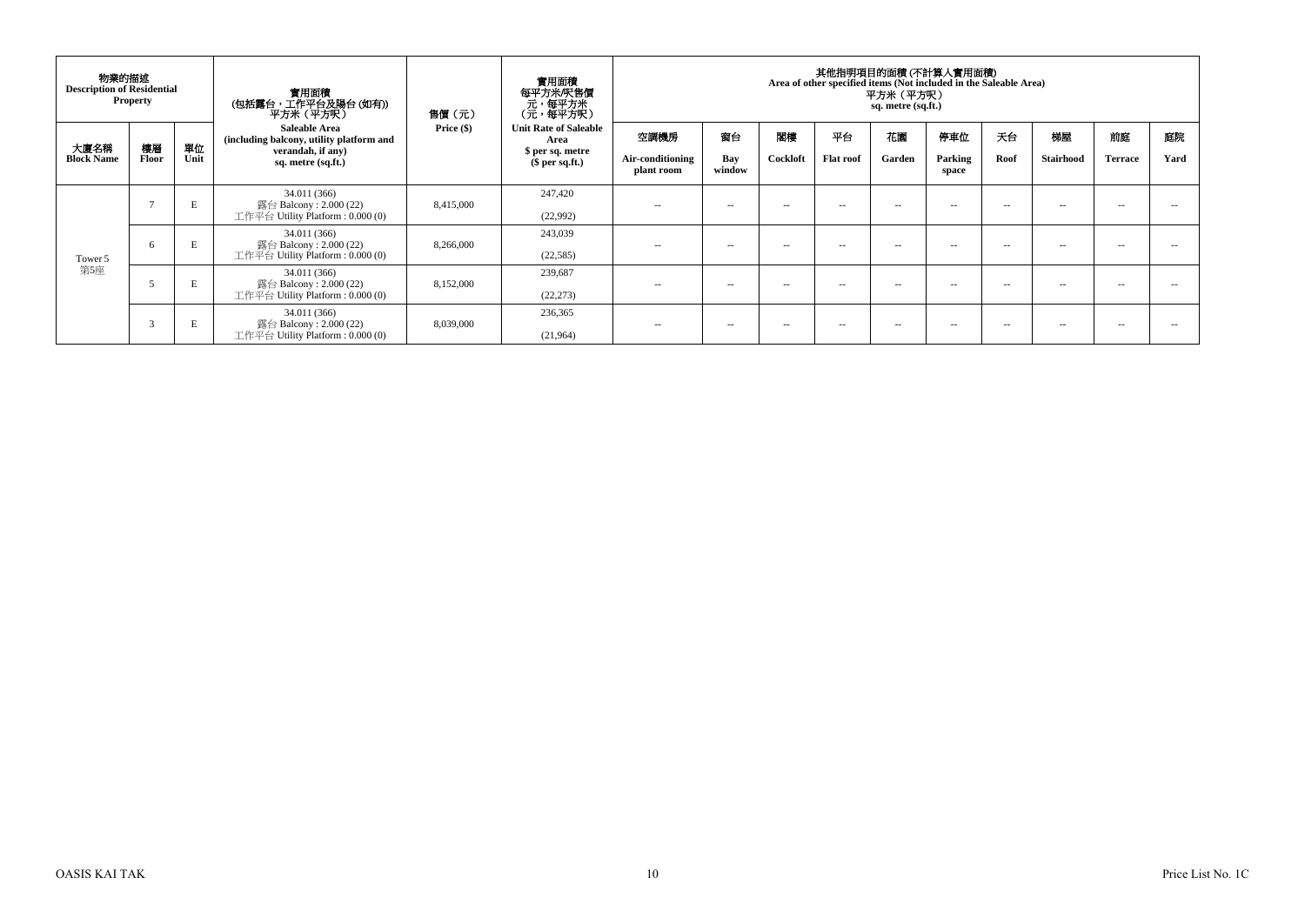#### 第三部份:其他資料 **Part 3: Other Information**

- (1) 準買家應參閱發展項目的售樓說明書,以了解該項目的資料。 Prospective purchasers are advised to refer to the sales brochure for the development for information on the development.
- (2) 根據《一手住宅物業銷售條例》第52(1)條及第53(2)及(3)條, According to sections 52(1) and 53(2) and (3) of the Residential Properties (First-hand Sales) Ordinance, –

#### 第52(1)條 / Section 52(1)

在某人就指明住宅物業與擁有人訂立臨時買賣合約時,該人須向擁有人支付售價的5%的臨時訂金。

A preliminary deposit of 5% of the purchase price is payable by a person to the owner on entering into a preliminary agreement for sale and purchase in respect of the specified residential property with the owner.

#### 第53(2)條 / Section 53(2)

如某人於某日期訂立臨時買賣合約,並於該日期後的5個工作日內,就有關住宅物業簽立買賣合約,則擁有人必須在該日期後的8個工作日內,簽立該買賣合約。 If a person executes an agreement for sale and purchase in respect of the residential property within 5 working days after the date on which the person enters into the preliminary agreement for sale and purchase, the owner days after that date.

#### 第53(3)條 / Section 53(3)

如某人於某日期訂立臨時冒賣合約時,但沒有於該日期後的5 個工作日內,就有關住宅物業簽立買賣合約,則 – (i) 該臨時合約即告終止;(ii) 有關的臨時訂金即予沒收;及 (iii) 擁有人不得就該人沒有簽立買賣合約而針對該人提出進一步申索。 If a person does not execute an agreement for sale and purchase in respect of the residential property within 5 working days after the date on which the person enters into the preliminary agreement for sale and purchase- (i) the preliminary agreement is terminated;(ii) the preliminary deposit is forfeited; and (iii) the owner does not have any further claim against the person for the failure.

(3) 實用面積及屬該住宅物業其他指明項目的面積是按《一手住宅物業銷售條例》第8條及附表二第2部的計算得出的。 The saleable area and area of other specified items of the residential property are calculated in accordance with section 8 and Part 2 of Schedule 2 to the Residential Properties (First-hand Sales) Ordinance.

(4)(i) 註:在第(4)段中,『售價』指本價單第二部份中所列之住宅物業的售價,而『成交金額』指臨時買賣合約中訂明的住宅物業的實際金額。因應不同支付條款及/或折扣按售價計算得出之價目,皆以進位到最接近的千位數作為成交金額 Note: In paragraph (4), "Price" means the price of the residential property set out in Part 2 of this price list, and "transaction price" means the actual price of the residential property set out in Part 2 of this price l terms of payment and/or applicable discounts on the Price will be rounded up to the nearest thousand to determine the transaction price.

買方於簽署臨時買賣合約時須繳付相等於成交金額 5%之金額作為臨時訂金,其中港幣\$100,000 之部分臨時訂金必須以銀行本票支付,臨時訂金的餘額可以支票支付,本票及支票抬頭請寫「貝克.麥堅時律師事務所」。 Upon signing of the Preliminary Agreement for Sale and Purchase, the Purchaser shall pay the Preliminary Deposit which is equivalent to 5% of the transaction price. HK\$100,000 being part of the Preliminary Deposit must be Deposit may be paid by cheque(s). The cashier order(s) and cheque(s) should be made payable to "BAKER & MCKENZIE".

#### 支付條款 **Terms of Payment**

#### **(A) 120** 天現金優惠付款計劃 **120-day Cash Payment Plan (**照售價減**6%) (6% discount from the Price)**

- (1) 買方須於簽署臨時買賣合約(「臨時合約」)時繳付相等於成交金額5%作為臨時訂金。買方須於簽署臨時合約後5個工作日內簽署正式買賣合約(「正式合約」)。 The Purchaser(s) shall pay the preliminary deposit equivalent to 5% of the transaction price upon signing of the preliminary Agreement for Sale and Purchase ("PASP"). The formal Agreement for Sale & Purchase ("ASP") shall after signing of the PASP.
- (2) 成交金額 95%即成交金額之餘款於買方簽署臨時合約後 120 天內由買方繳付或於完成交易時付清,以較早者為準。 95% of the transaction price being balance of the transaction price shall be paid by the Purchaser(s) within 120 days after signing of the PASP or upon completion, whichever is the earlier.
- **(A1) 120** 天二按貸款付款計劃 **120-day Second Mortgage Loan Payment Plan (**照售價減**5%) (5% discount from the Price) (**只適用於購買本價單內公布的兩房**(**或以上**)**的指明住宅物業的買方 **Only applicable to a purchaser who purchases any 2-bedroom (or above) specified residential property(ies) listed in this price list.)**
- (1) 買方須於簽署臨時買賣合約(「臨時合約」)時繳付相等於成交金額5%作為臨時訂金。買方須於簽署臨時合約後5個工作日內簽署正式買賣合約(「正式合約」)。 The Purchaser(s) shall pay the preliminary deposit equivalent to 5% of the transaction price upon signing of the preliminary Agreement for Sale and Purchase ("PASP"). The formal Agreement for Sale & Purchase ("ASP") shall after signing of the PASP.
- (2) 成交金額 95%即成交金額之餘款於買方簽署臨時合約後 120 天內由買方繳付或於完成交易時付清,以較早者為準。 95% of the transaction price being balance of the transaction price shall be paid by the Purchaser(s) within 120 days after signing of the PASP or upon completion, whichever is the earlier.

#### **(B)** 靈活建築期付款計劃 **Flexible Stage Payment Plan (**照售價減**2%) (2% discount from the Price)**

- (1) 買方須於簽署臨時買賣合約(「臨時合約」)時繳付相等於成交金額5%作為臨時訂金。買方須於簽署臨時合約後5個工作日內簽署正式買賣合約(「正式合約」)。  $\frac{1}{2}$ . The Purchaser's) shall pay the preliminary deposite outvalent to 5% of the transaction price upon signing of the preliminary deressing into the preliminary deressing of the preliminary deressing of the prelimin after signing of the PASP.
- (2) 買方簽署臨時合約後 120 天內再付成交金額 1%。
- 1% of the transaction price shall be paid by the Purchaser(s) within 120 days after signing of the PASP.
- (3) 買方簽署臨時合約後 150 天內再付成交金額 1%。
- 1% of the transaction price shall be paid by the Purchaser(s) within 150 days after signing of the PASP.
- (4) 買方簽署臨時合約後 180 天內再付成交金額 1%。 1% of the transaction price shall be paid by the Purchaser(s) within 180 days after signing of the PASP.
- (5) 買方簽署臨時合約後 210 天內再付成交金額 1%。 1% of the transaction price shall be paid by the Purchaser(s) within 210 days after signing of the PASP.
- (6) 買方簽署臨時合約後 240 天內再付成交金額 1%。 1% of the transaction price shall be paid by the Purchaser(s) within 240 days after signing of the PASP.
- (7) 成交金額 90%即成交金額之餘款於賣方向買方發出書面通知書可將有關物業之業權有效地轉讓予買方的日期起 14 天內付清。  $\frac{90\%}{20\%}$  of the transaction price being balance of the transaction price shall be paid by the Purchaser(s) within 14 days of the date of written notification to the Purchaser(s) that the Vendor is in a position val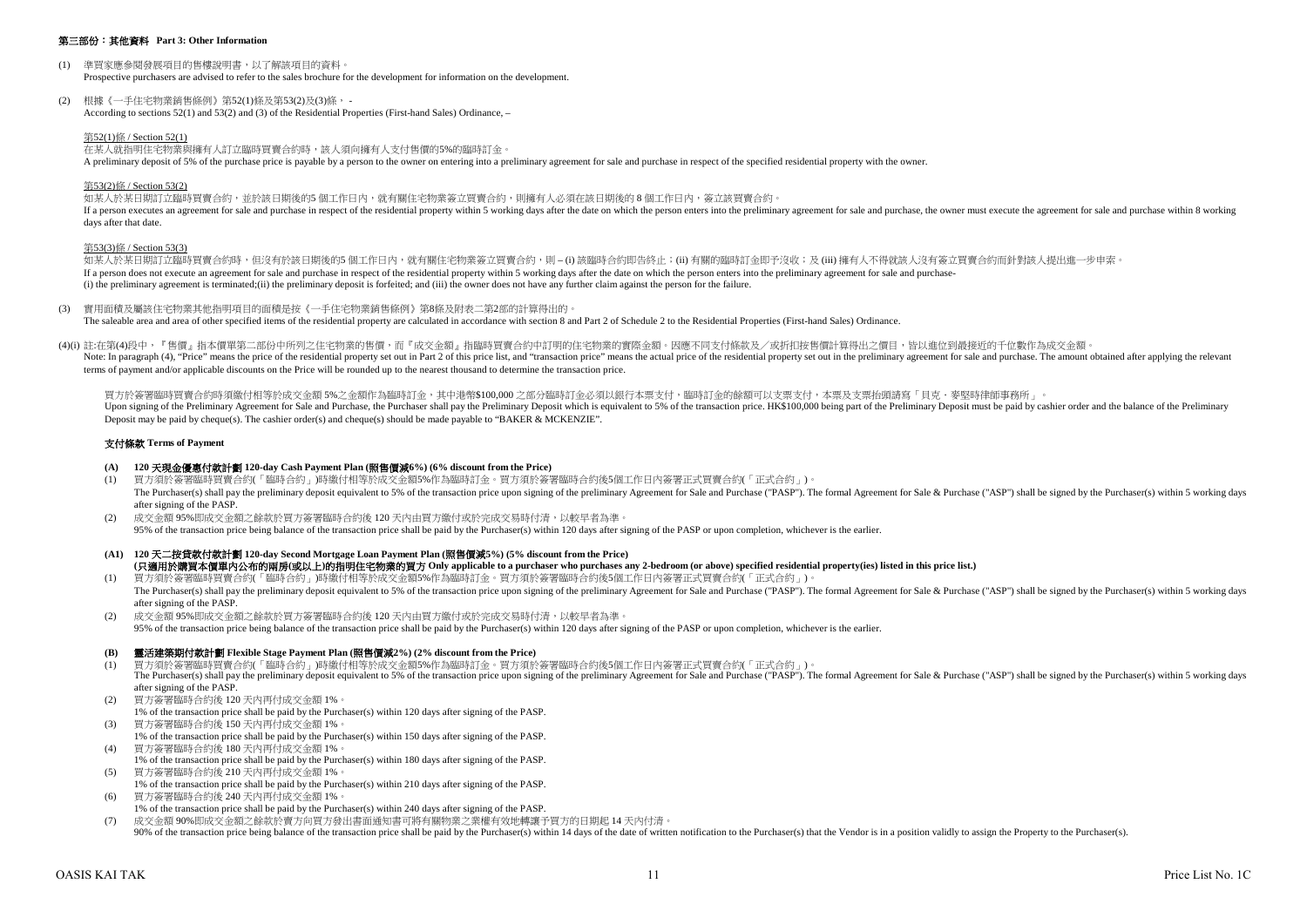#### **(B1)** 靈活建築期二按貸款付款計劃 **Flexible Stage Second Mortgage Loan Payment Plan (**照售價減**1%) (1% discount from the Price) (**只適用於購買本價單內公布的兩房**(**或以上**)**的指明住宅物業的買方 **Only applicable to a purchaser who purchases any 2-bedroom (or above) specified residential property(ies) listed in this price list.)**

(1) 買方須於簽署臨時買賣合約(「臨時合約」)時繳付相等於成交金額5%作為臨時訂金。買方須於簽署臨時合約後5個工作日內簽署正式買賣合約(「正式合約」)。

- The Purchaser(s) shall pay the preliminary deposit equivalent to 5% of the transaction price upon signing of the preliminary Agreement for Sale and Purchase ("PASP"). The formal Agreement for Sale & Purchase ("ASP") shall after signing of the PASP
- (2) 買方簽署臨時合約後 120 天內再付成交金額 1%。 1% of the transaction price shall be paid by the Purchaser(s) within 120 days after signing of the PASP.
- (3) 買方簽署臨時合約後 150 天內再付成交金額 1%。
- 1% of the transaction price shall be paid by the Purchaser(s) within 150 days after signing of the PASP. (4) 買方簽署臨時合約後 180 天內再付成交金額 1%。
- 1% of the transaction price shall be paid by the Purchaser(s) within 180 days after signing of the PASP. (5) 買方簽署臨時合約後 210 天內再付成交金額 1%。
- 1% of the transaction price shall be paid by the Purchaser(s) within 210 days after signing of the PASP.
- (6) 買方簽署臨時合約後 240 天內再付成交金額 1%。 1% of the transaction price shall be paid by the Purchaser(s) within 240 days after signing of the PASP.
- (7) 成交金額 90%即成交金額之餘款於賣方向買方發出書面通知書可將有關物業之業權有效地轉讓予買方的日期起 14 天內付清。

90% of the transaction price being balance of the transaction price shall be paid by the Purchaser(s) within 14 days of the date of written notification to the Purchaser(s) that the Vendor is in a position validly to assig

#### **(ii)** 售價獲得折扣的基礎 **The basis on which any discount on the Price is made available**

(a) 見 4(i)。 See 4(i).

#### (b) 「**Club Wheelock**」會員優惠 **Privilege for** 「**Club Wheelock**」**member**

A 1% discount from the Price would be offered to the Purchaser who is a Club Wheelock member on the date of signing of the preliminary agreement for sale and purchase. At least one individual Purchaser (if the Purchaser is Purchaser (if the Purchaser is a corporation) should be a Club Wheelock member on the date of signing the preliminary agreement for sale and purchase in order to enjoy the discount offer. 在簽署臨時買賣合約當日,買方如屬「Club Wheelock」會員,可獲1%售價折扣優惠。最少一位個人買方/如買方是以個人名義)或最少一位買方之董事(如買方是以公司名義)須為「Club Wheelock」會員,方可享此折扣優惠。

## (c) 印花稅優惠 **Stamp Duty Discount**

買方購買本價單中所列之住宅物業可獲10.5%售價折扣優惠。 A 10.5% discount from the Price would be offered to the Purchaser of a residential property listed in this price list.

#### (d) 會德豐有限公司員工置業優惠 **Wheelock and Company Limited Home Purchasing Discount**

如買方 (或構成買方之任何人士) 屬任何「會德豐合資格人士」, 並且沒有委任地產代理就購入住宅物業代其行事,可獲 2.75% 售價折扣優惠。

If the Purchaser (or any person comprising the Purchaser) is a "Qualified Person of Wheelock Group", provided that the Purchaser did not appoint any estate agent to act for him in the purchase of the residential property(i 「會德豐合資格人士」指任何下列公司或其在香港註冊成立之附屬公司之任何董事、員工及其近親(任何個人的配偶、父母、祖父、祖母、外祖父、外祖母、子女、孫、孫女、外孫、外孫女或兄弟姊妹為該個人之「近親」,惟須提供令賣方滿意的有關證明 文件以茲證明有關關係,且賣方對是否存在近親關係保留最終決定權):

"Qualified Person of Wheelock Group" means any director or employee (and his/her close family member (a spouse, parent, grant parent, child, grand child or sibling of a person is a "close family member" of that person Prov satisfaction of the Vendor must be provided to prove the relationship concerned and that the Vendor reserves the final right to decide whether or not such relationship exists)) of any of the following companies or any of i

- 1. 會德豐有限公司 Wheelock and Company Limited 或 or;
- 2. 會德豐地產有限公司 Wheelock Properties Limited 或 or;
- 3. 會德豐地產(香港)有限公司 Wheelock Properties (HK) Limited 或 or;
- 4. 九龍倉集團有限公司 The Wharf (Holdings) Limited 或 or;
- 5. 夏利文物業管理有限公司 Harriman Property Management Limited 或 or;
- 6. 海港企業有限公司 Harbour Centre Development Limited 或 or;
- 7. 現代貨箱碼頭有限公司 Modern Terminals Limited.

買方在簽署有關的臨時買賣合約前須即場提供令賣方滿意的證據証明其為會德豐合集團合資格人士,賣方就相關買方是否會德豐合集團合資格人士有最終決定權,而賣方之決定為最終及對買方具有約束力。 The Purchaser shall before signing of the relevant preliminary agreement for sale and purchase on the spot provide evidence for proof of being a Qualified Person of Wheelock Group to the satisfaction of the Vendor and in t and the Vendor's decision shall be final and binding on the Purchaser.

#### (iii) 可就識買該發展項目中的指明住宅物業而連帶獲得的任何贈品、財務優惠或利益 Any gift, or any financial advantage or benefit, to be made available in connection with the purchase of a specified residential property in the Development

(a)  $\qquad \qquad \boxplus 4$ (ii) See 4(ii).

## (b) 備用二按貸款 **(**只適用於選擇第**4(i)**段中支付條款**(A1)** 或 **(B1)**之買家**)**

**Standby Second Mortgage Loan (Only applicable to the Purchaser who has selected Terms of Payment (A1) or (B1) in paragraph 4(i))**

買家可向賣方指定的二按財務機構申請備用二按貸款 (「第二按揭貨款」) (賣方或賣方指定的二按財務機構有權隨時停止提供第二按揭貨款而無須另行通知),主要條款如下 : Purchaser can apply for Standby Second Mortgage Loan ("second mortgage loan") from Vendor's designated second mortgage financing company (the Vendor's designated second margage financing company and second mortgage financi without further notice) and on the following terms:-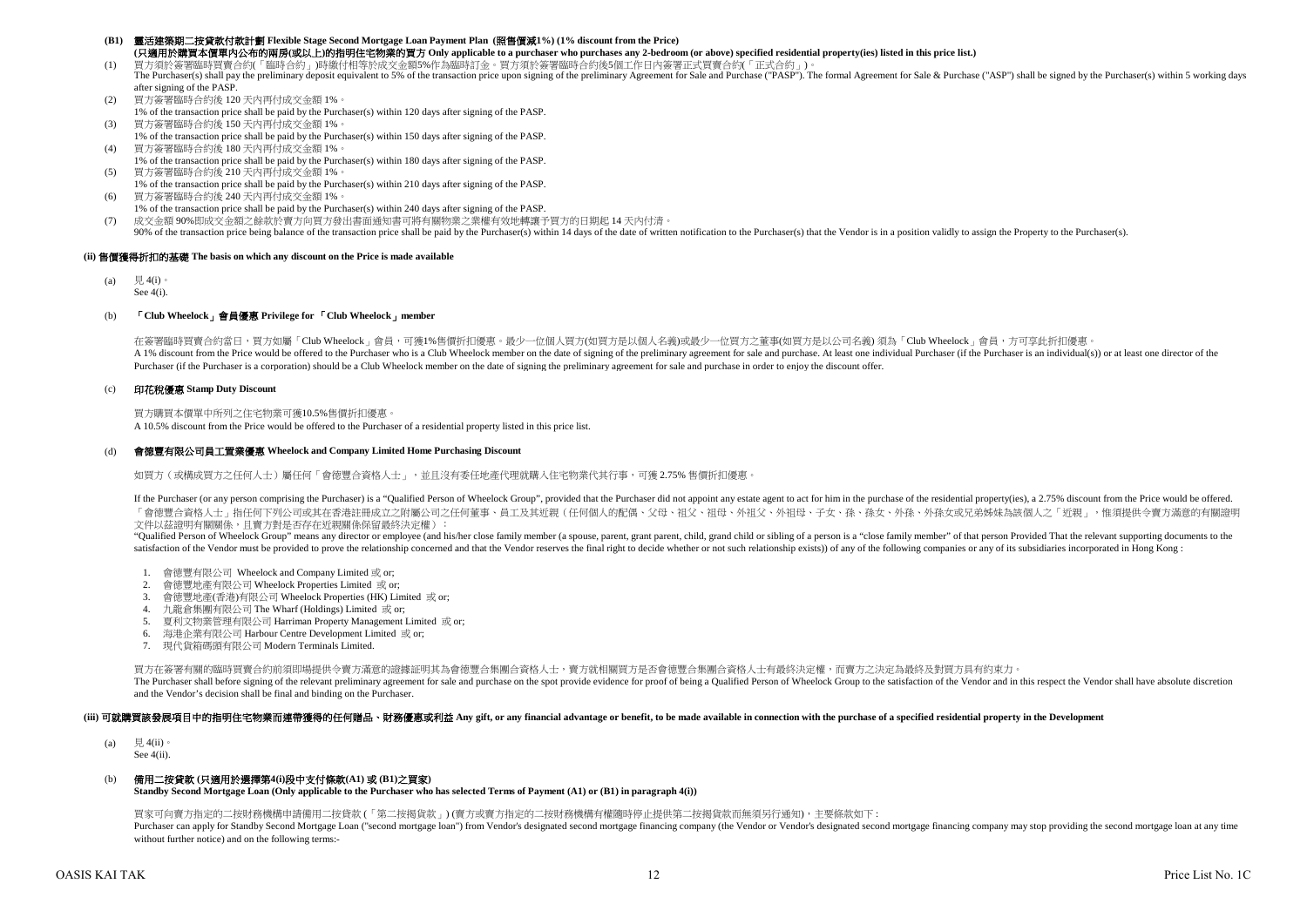A) 第二按揭貸款最高金額為成交金額的25% ,惟第一按揭貸款及第二按揭貸款總金額不可超過成交金額的85%

The maximum second mortgage loan amount shall be 25% of the transaction price, but the total amount of first mortgage loan and second mortgage loan together shall not exceed 85% of the transaction price.

第二按揭管款首 24 個月之按揭利率為香港上海匯豐銀行有限公司不時報價之港元最優惠利率(P)減1.5% p.a. (P - 1.5%),其後之按揭利率為港元最優惠利率(P),利率浮動。最終按揭利率以賣方指定的二按財務機構最後審批結果為準 Interest rate of second morteage loan for the first 24 months shall be Hong Kong Dollar Best Lending Rate (P) quoted from time to time by The Hongkong and Shanghai Banking Corporation Limited minus 1.5% p.a. (P-1.5%), ther (P), subject to fluctuation. The final interest rate will be subject to final approval by the Vendor's designated second mortgage financing company.

B) 如買方於提款日起計的 36 個月內準時並全數清還第二按揭貸款,賣方指定的二按財務機構將會向買方退還1%之成交金額 。

If the Purchaser shall duly and fully repay the second mortgage loan within 36 months from the date of drawdown of the second mortgage loan, 1% of transaction price will be refunded to the Purchaser by the Vendor's designa

- C) 買方必須於付清成交金額餘額之日起計最少60日前以書面向賣方申請第二按揭貸款。 The Purchaser shall make a written application to the Vendor for a second mortgage loan not less than 60 days before the date of settlement of the balance of the transaction price.
- D) 第二按揭貸款年期最長為 25 年,或相等於第一按揭貸款之年期,以較短者為準。 The maximum tenor of second mortgage loan shall be 25 years or the same tenor of first mortgage loan, whichever is shorter.
- E) 買方須提供足夠文件證明其還款能力,包括但不限於提供足夠文件(如:最近三年之稅單或利得稅繳納通知書及最近六個月有顯示薪金存款或收入之銀行存摺/月結單)證明每月還款(即第一按揭貸款及第二按揭貸款及其他借貸的還款)不 超過香港金融管理局不時訂明的「供款與入息比率」上限。

The Purchaser shall provide sufficient documents to prove his/her repayment ability, including but not limited to providing sufficient documents (for example latest 3 years' Tax Assessment and Demand Note or Profits Tax As book/statements which show salary deposits or income) to prove that the total amount of monthly installment (being the total installment for repayment of first mortgage, second mortgage and any other loan repayment) does n stipulated by the Hong Kong Monetary Authority from time to time.

- F) 第一按揭貸款銀行須為賣方所指定及轉介之銀行,買方並須首先得到該銀行書面同意辦理第二按揭貸款。 First mortgagee bank shall be nominated and referred by the Vendor and the Purchaser shall obtain a prior written consent from the first mortgagee bank to apply for a second mortgage loan.
- G) 第一按揭貸款及第二按揭貸款申請需由有關承按機構獨立審批。 First mortgage loan and second mortgage loan shall be processed by the relevant mortgagees independently.
- H) 所有第二按揭貸款之法律文件必須由賣方(或賣方指定的二按財務機構)的指定律師行辦理,買方須支付所有第二按揭貸款相關之律師費及雜費。 All legal documents of the second mortgage shall be handled by the Vendor's (or Vendor's designated second mortgage financing company) designated solicitors and all legal costs and disbursements relating thereto shall be b
- I) 第二按揭貸款批出與否及其條款,受制於賣方指定的二按財務機構的絕對最終決定權,與賣方無關,且於任何情況下賣方均無需為此負責。不論貸款獲批與否,買方仍須按買賣合約完成交易及繳付成交金額全數。 The approval or disapproval of the second mortgage loan and terms thereof are subject to the final decision of the Vendor's designated second mortgage financing company and are not related to the Vendor (which shall under Irrespective of whether the loan is granted or not, the Purchaser shall complete the sale and purchase in accordance with the agreement of sale and purchase and pay the full transaction price.
- J) 第二按揭貨款受賣方指定的二按財務機構所定的其他條款及細則約束。

The second mortgage loan is subject to other terms and conditions as determined by the Vendor's designated second mortgage financing company.

#### K) 買方需就申請第二按揭貸款繳交港幣\$5,000不可退還的申請手續費。 A non-refundable application fee of HK\$5,000 for the second mortgage loan will be payable by the Purchaser.

L) 第二按揭貸款只限個人買方申請。 Only individual Purchaser(s) are eligible to apply for the second mortgage loan.

#### $(c)$ 提前付清樓價現金回贈 **Early Settlement Cash Rebate (**只適用於選擇第**4(i)**段中支付條款 **(B)** 及 **(B1)** 之買家 **Only applicable to the Purchaser who has selected Terms of Payment (B) and (B1) in paragraph 4(i))**

如買方提前於買賣合約訂明的付款限期日之前付清成交金額全數,可獲賣方根據以下列表送出「提前付清樓價現金回贈」。 Where the Purchaser settles the transaction price in full earlier than the due date of payment specified in the Agreement for Sale and Purchase, the Purchaser shall be entitled to an "Early Settlement Cash Rebate" offered

提前付清樓價現金回贈列表

| Early Settlement Cash Rebate Table                                                           |                                            |
|----------------------------------------------------------------------------------------------|--------------------------------------------|
| 付清成交金額全數日期                                                                                   | 提前付清樓價現金回贈金額                               |
| Date of settlement of the transaction price in full                                          | <b>Early Settlement Cash Rebate amount</b> |
| 簽署臨時買賣合約的日期後 180日內                                                                           | 成交金額 3%                                    |
| Within 180 days after the date of signing of the Preliminary Agreement for Sale and Purchase | 3% of transaction price                    |
| 簽署臨時買賣合約的日期後 240 日內                                                                          | 成交金額 2%                                    |
| Within 240 days after the date of signing of the Preliminary Agreement for Sale and Purchase | 2% of transaction price                    |
| 簽署臨時買賣合約的日期後 360日內                                                                           | 成交金額 1%                                    |
| Within 360 days after the date of signing of the Preliminary Agreement for Sale and Purchase | 1% of transaction price                    |

買方須於提前付清樓價餘額日前最少30日,以書面向賣方申請提前付清樓價現金回贈,賣方會於收到申請並確認有關資料無誤後將提前付清樓價現金回贈直接用於支付部份樓價餘額。

The Purchaser shall annly to the Vendor in writing for the Early Settlement Cash Rebate at least 30 days before the date of early settlement of the balance of the nurchase price. After the Vendor has received the applicati the Early Settlement Cash Rebate as part payment of the balance of the purchase price directly.